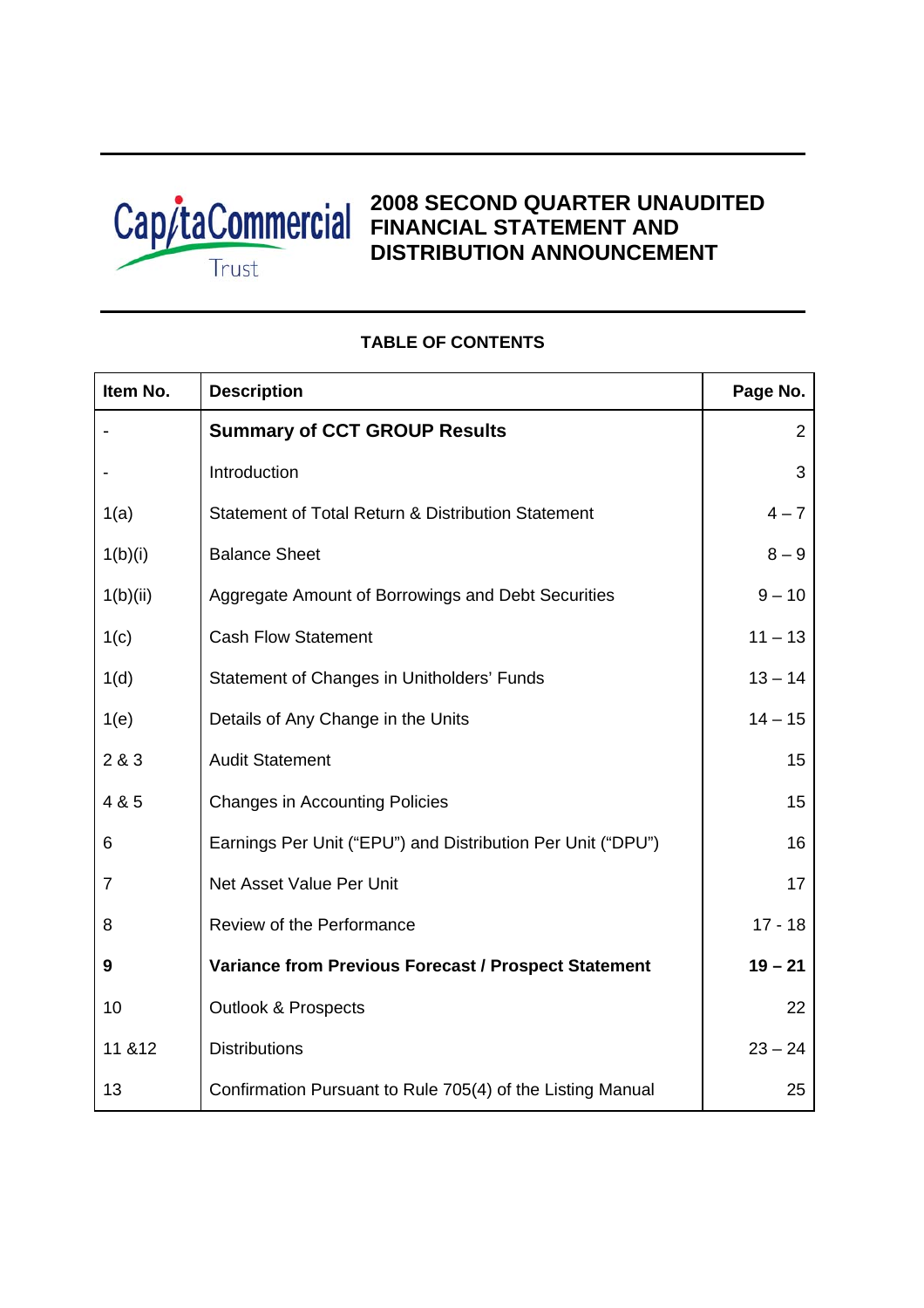|  |  | SUMMARY OF CCT GROUP RESULTS (1 January 2008 to 30 June 2008) |
|--|--|---------------------------------------------------------------|
|--|--|---------------------------------------------------------------|

|                                                                      | <b>FY 2007</b>    | <b>2Q 2008</b>    | 1 January 2008 to 30 June 2008 |                                  |                                |  |  |
|----------------------------------------------------------------------|-------------------|-------------------|--------------------------------|----------------------------------|--------------------------------|--|--|
|                                                                      | Actual<br>S\$'000 | Actual<br>S\$'000 | Actual<br>S\$'000              | Forecast <sup>1</sup><br>S\$'000 | Favourable /<br>(Unfavourable) |  |  |
| Gross Revenue                                                        | 236,527           | 74,390            | 145,585                        | 144.122                          | 1.0%                           |  |  |
| Net Property Income                                                  | 171,476           | 51,524            | 101,150                        | 99,706                           | 1.4%                           |  |  |
| Distributable Income                                                 | 120,422           | 36,060            | 71,918                         | 68,969                           | 4.3%                           |  |  |
| <b>Distribution Per Unit (cents)</b><br>For the period<br>Annualised | 8.70c<br>8.70c    | 2.60c<br>10.46¢   | 5.19c<br>10.44c                | 4.98c<br>10.01c                  | 4.2%<br>4.3%                   |  |  |

Footnotes

(1) The forecast is based on management's forecast for the period 1 January 2008 to 30 June 2008. This, together with the forecast for the period 1 July 2008 to 31 December 2008, is the forecast shown in the CCT Circular to unitholders dated 9 June 2008 ("CCT Circular") for the proposed acquisition of One George Street, Singapore; and the proposed general mandate for the issue of new units and/or convertible securities.

**For a meaningful analysis/comparison of the actual results against the forecast as stated in the CCT Circular dated 9 June 2008, please refer to Section 9 of this Announcement.** 

# **DISTRIBUTION AND BOOKS CLOSURE DATE**

| <b>Distribution</b>       | From 1 January 2008 to 30 June 2008                                                                                     |
|---------------------------|-------------------------------------------------------------------------------------------------------------------------|
| Distribution Type         | Taxable income<br>ii)<br>Tax-exempt income                                                                              |
| <b>Distribution Rate</b>  | Taxable income distribution 5.16 cents per unit<br>$\vert$<br>Tax-exempt income distribution 0.03 cents per unit<br>ii) |
| <b>Books Closure Date</b> | 1 August 2008                                                                                                           |
| <b>Payment Date</b>       | 28 August 2008                                                                                                          |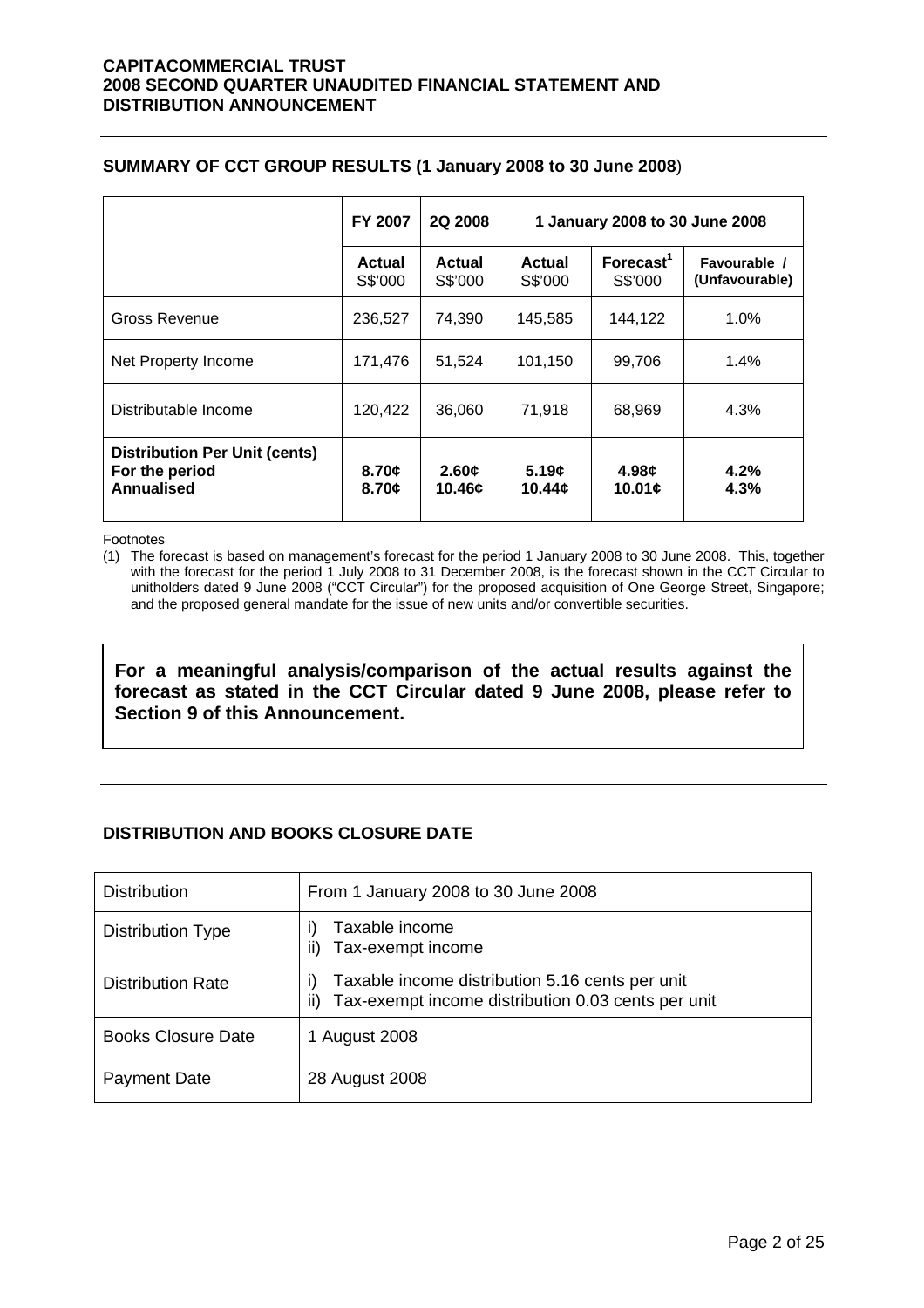#### **INTRODUCTION**

CapitaCommercial Trust ("CCT") was established under a Trust Deed dated 6 February 2004 entered into between CapitaCommercial Trust Management Limited (as manager of CCT) (the "Manager") and HSBC Institutional Trust Services (Singapore) Limited (as trustee of CCT) (the "CCT Trustee"), as amended by the first supplemental deed dated 15 July 2005, the second supplemental deed dated 20 April 2006, the third supplemental deed dated 11 August 2006, the fourth supplemental deed dated 31 October 2007 and the first amending and restating deed dated 26 March 2008.

As at 30 June 2008, CCT's Singapore portfolio includes Capital Tower, 6 Battery Road, HSBC Building, Raffles City (through its 60% stake in RCS Trust), Starhub Centre, Robinson Point, Bugis Village, Golden Shoe Car Park Market Street Car Park and Wilkie Edge which is currently under development. CCT has a wholly-owned subsidiary, CCT MTN Pte. Ltd. ("CCT MTN"), to provide treasury services, including onlending the proceeds from the issuance of notes under an unsecured multi-currency medium term note programme to CCT.

In Malaysia, CCT has a 30% stake in Quill Capita Trust ("QCT") as well as a 7.4% stake (with commitment of US\$20 million) in the Malaysia Commercial Development Fund ("MCDF"). QCT is a Malaysia-listed real estate investment trust focused on acquiring and investing in commercial properties in Malaysia. MCDF is an opportunistic fund to invest in real estate development properties primarily in Kuala Lumpur and the Klang Valley, with an expected gross development value of more than US\$1 billion (about S\$1.35 billion).

Following the approval from the unitholders of CCT at an extraordinary general meeting on 26 June 2008, CCT completed the acquisition of 1 George Street, Singapore on 11 July 2008 at a purchase consideration of S\$1.165 billion.

On 16 July 2008, Moody's announced that it has downgraded CCT's A3 corporate family and Baa1 senior unsecured ratings to Baa1 and Baa2 respectively following the trust's completion of its acquisition of One George Street for S\$1.165 Billion, and that the outlook for the ratings is stable.

On a recurring basis, as the results of QCT are not expected to be announced in time for inclusion in CCT Group results for the same calendar quarter, CCT Group will equity account the results of QCT based on a 3-month lag time.

CCT Group results are after consolidating CCT MTN, equity accounting the interest in QCT and including its proportionate interest (60%) in RCS Trust on a line-by-line basis.

In the Trust results, the distributable income on a declared basis from RCS Trust and QCT are accounted for as "Investment Income".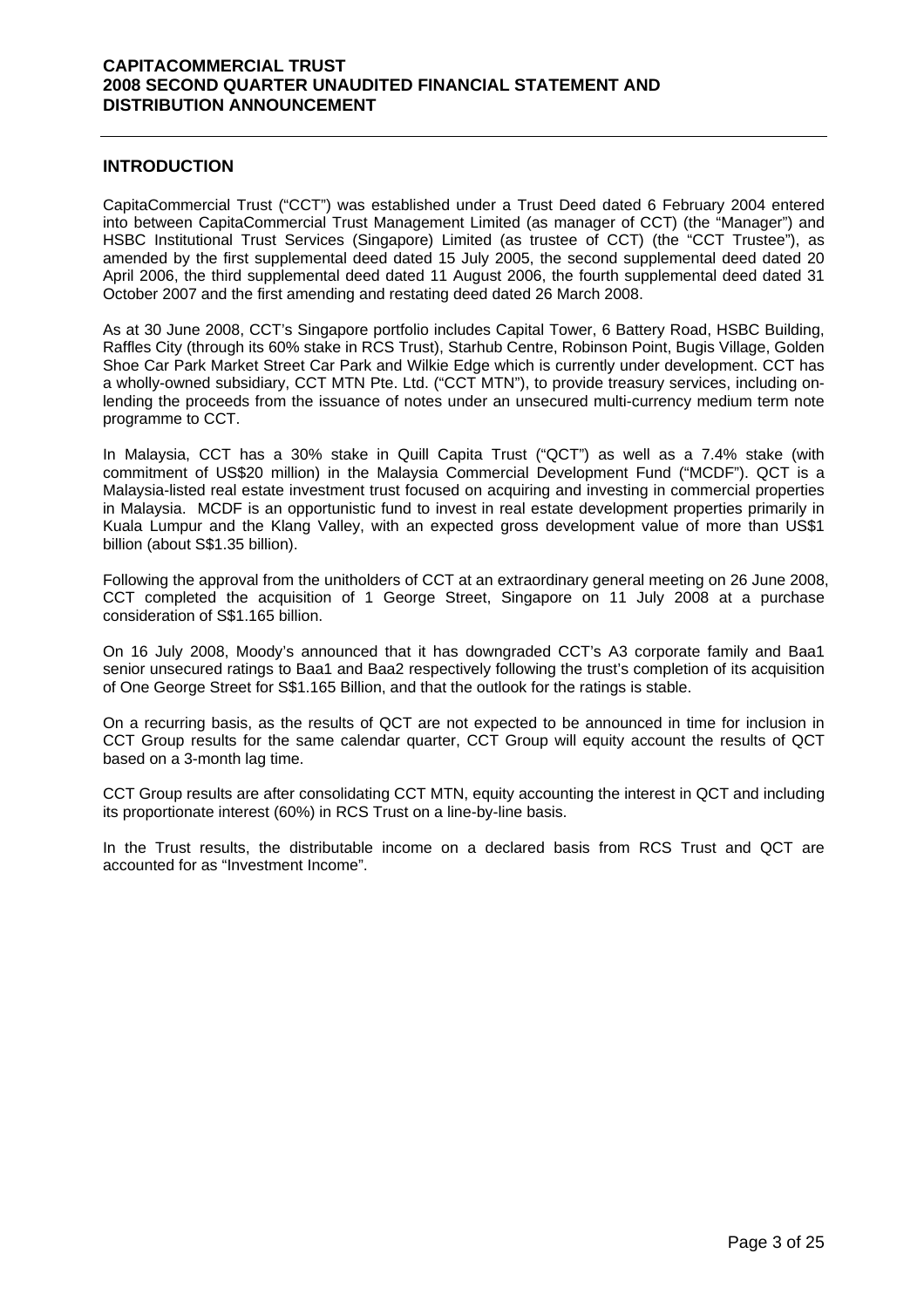#### **1(a)(i) Statement of Total Return & Distribution Statement (2Q 2008 vs 2Q 2007) (For a review of the performance, please refer to paragraph 8 on page 17-18)**

|                                                      |                    | Group              |             | <b>Trust</b>       |                    |         |  |
|------------------------------------------------------|--------------------|--------------------|-------------|--------------------|--------------------|---------|--|
|                                                      | 2Q 2008<br>S\$'000 | 2Q 2007<br>S\$'000 | Change<br>% | 2Q 2008<br>S\$'000 | 2Q 2007<br>S\$'000 | Change  |  |
| <b>Statement of Total Return</b>                     |                    |                    |             |                    |                    |         |  |
| Gross rental income                                  | 68,182             | 53,198             | 28.2        | 40,639             | 28,962             | 40.3    |  |
| Car park income                                      | 4,020              | 4,056              | (0.9)       | 3,232              | 3,274              | (1.3)   |  |
| Other income                                         | 2,188              | 2,182              | 0.3         | 1,582              | 1,451              | 9.0     |  |
| <b>Gross revenue</b>                                 | 74,390             | 59,436             | 25.2        | 45,453             | 33,687             | 34.9    |  |
| Property management fees                             | (2,044)            | (1,748)            | 16.9        | (931)              | (702)              | 32.6    |  |
| Property tax                                         | (10,001)           | (4,803)            | 108.2       | (6, 325)           | (2,657)            | 138.1   |  |
| Other property operating<br>expenses                 | (10, 821)          | (9,430)            | 14.8        | (6,904)            | (5, 577)           | 23.8    |  |
| <b>Property operating</b><br>expenses                | (22, 866)          | (15,981)           | 43.1        | (14, 160)          | (8,936)            | 58.5    |  |
| Net property income                                  | 51,524             | 43,455             | 18.6        | 31,293             | 24,751             | 26.4    |  |
| Interest income                                      | 671                | 239                | 180.8       | 659                | 47                 | 1,302.1 |  |
| Investment income                                    | $319^{2}$          |                    | Nm          | $16,743^3$         | $12,831^3$         | 30.5    |  |
| Gain from re-measurement of<br>derivatives           | $22,614^4$         | 8915               | 2,438.0     | $22,614^4$         | 8915               | 2,438.0 |  |
| Manager's management fees                            | (4, 169)           | (3, 351)           | 24.4        | (2, 332)           | (1,701)            | 37.1    |  |
| <b>Trust expenses</b>                                | (707)              | (935)              | (24.4)      | (584)              | (689)              | (15.2)  |  |
| Borrowing costs <sup>6</sup>                         | (16, 306)          | (12, 322)          | 32.3        | (10, 692)          | (6, 431)           | 66.3    |  |
| Net income                                           | 53,946             | 27,977             | 92.8        | 57,701             | 29,699             | 94.3    |  |
| Share of profit of associate                         | 779                | 480                | 62.3        |                    |                    |         |  |
| Net change in fair value of<br>investment properties | 445,605            | 730,220            | (39.0)      | 372,455            | 642,803            | (42.1)  |  |
| Total return for the period<br>before tax            | 500,330            | 758,677            | (34.1)      | 430,156            | 672,502            | (36.0)  |  |
| Income tax expense                                   | $(25)^{8}$         | $(192)^7$          | (87.0)      | $(25)^8$           |                    | Nm      |  |
| Total return for the period                          |                    | 758,485            | (34.0)      | 430,131            | 672,502            | (36.0)  |  |

| <b>Net income</b>                                   | 53,946    | 27,977 | 92.8      | 57,701    | 29,699 | 94.3    |
|-----------------------------------------------------|-----------|--------|-----------|-----------|--------|---------|
| Net tax adjustments <sup>9</sup>                    | (17, 907) | 1,478  | (1,311.6) | (21, 641) | (421)  | 5,040.4 |
| Other adjustments <sup>10</sup>                     | 21        | (177)  | (111.9)   |           |        |         |
| Income available for<br>distribution to unitholders | 36,060    | 29,278 | 23.2      | 36,060    | 29,278 | 23.2    |
| Distributable Income to<br><b>Unitholders</b>       | 36,060    | 29,278 | 23.2      | 36,060    | 29,278 | 23.2    |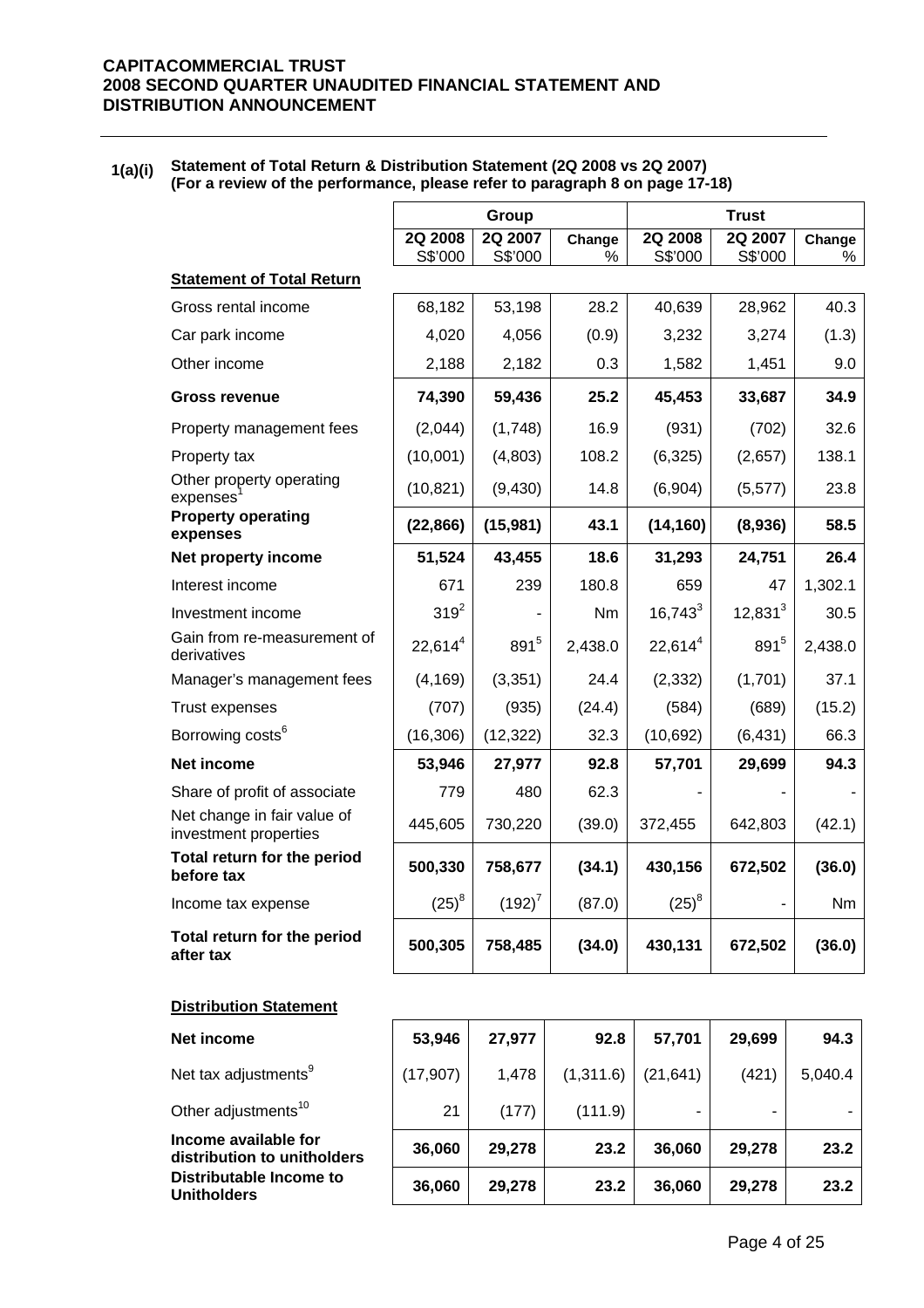#### **Footnotes**

(1) Included as part of the other property operating expenses are the following:

|                                                           | Group   |         |         | <b>Trust</b> |                |         |
|-----------------------------------------------------------|---------|---------|---------|--------------|----------------|---------|
|                                                           | 2Q 2008 | 2Q 2007 | Change  | 2Q 2008      | <b>2Q 2007</b> | Change  |
|                                                           | S\$'000 | S\$'000 | %       | S\$'000      | S\$'000        | %       |
| Depreciation                                              | 158     | 88      | 79.5    | 84           | 35             | 140.0   |
| Allowance for doubtful debts and<br>bad debts written off | (25)    | 4       | (725.0) | (25)         | 8              | (412.5) |

(2) This relates to the residual interest from Aragorn..

- (3) This relates to the income distribution from RCS Trust, QCT and also interest income from investment in junior bonds of Aragorn.
- (4) This relates to the gain from the re-measurement of fair values of interest rate swaps and the derivative liability arising on the convertible bonds.
- (5) This relates to the gain from the re-measurement of fair values of interest rate swaps
- (6) Included in borrowing costs are the following :

|                                       |                    | Group              |             | <b>Trust</b>       |                   |             |  |
|---------------------------------------|--------------------|--------------------|-------------|--------------------|-------------------|-------------|--|
|                                       | 2Q 2008<br>S\$'000 | 2Q 2007<br>S\$'000 | Change<br>% | 2Q 2008<br>S\$'000 | 2Q2007<br>S\$'000 | Change<br>% |  |
| Interest cost                         | 13,707             | 12,145             | 12.9        | 8.240              | 6.411             | 28.5        |  |
| Amortisation and transaction<br>costs | 2,599              | 177                | 1,368.4     | 2.452              | 20                | 12,160.0    |  |
| Total                                 | 16,306             | 12,322             | 32.3        | 10,692             | 6.431             | 66.3        |  |

(7) The income tax provision is based on the relevant tax rates applicable to the subsidiary.

- (8) Tax provision is made on the foreign interest income which has been remitted back to Singapore. No further income tax provision for the Trust is made as the distributable income to unitholders is based on 100% of taxable income available for distribution to unitholders.
- (9) Included in the net tax adjustments are the following:

|                                                    |                | Group   |           | <b>Trust</b>   |         |          |  |
|----------------------------------------------------|----------------|---------|-----------|----------------|---------|----------|--|
| Non-tax deductible/(chargeable)                    | <b>2Q 2008</b> | 2Q 2007 | Change    | <b>2Q 2008</b> | 2Q 2007 | Change   |  |
| items:                                             | S\$'000        | S\$'000 | %         | S\$'000        | S\$'000 | %        |  |
| Manager's management fee                           |                |         |           |                |         |          |  |
| payable in units                                   | 1,853          | 1,652   | 12.2      | 17             | -       | Nm       |  |
| Trustee's fees                                     | 190            | 142     | 33.8      | 138            | 96      | 43.8     |  |
| Gain from re-measurement of<br>derivatives         | (22, 614)      | (891)   | 2,438.0   | (22, 614)      | (891)   | 2,438.0  |  |
| Amortisation and transaction<br>costs              | 2,477          | 147     | 1,585.0   | 2,331          | 20      | 11,555.0 |  |
| Temporary differences and other<br>tax adjustments | 187            | 428     | (56.3)    | (1, 513)       | 354     | (527.4)  |  |
| Net tax adjustments                                | (17,907)       | 1,478   | (1,311.6) | (21, 641)      | (421)   | 5,040.4  |  |

(10) This relates to the undistributed profit of the subsidiary and the net distributed income from the Associate.

Nm – not meaningful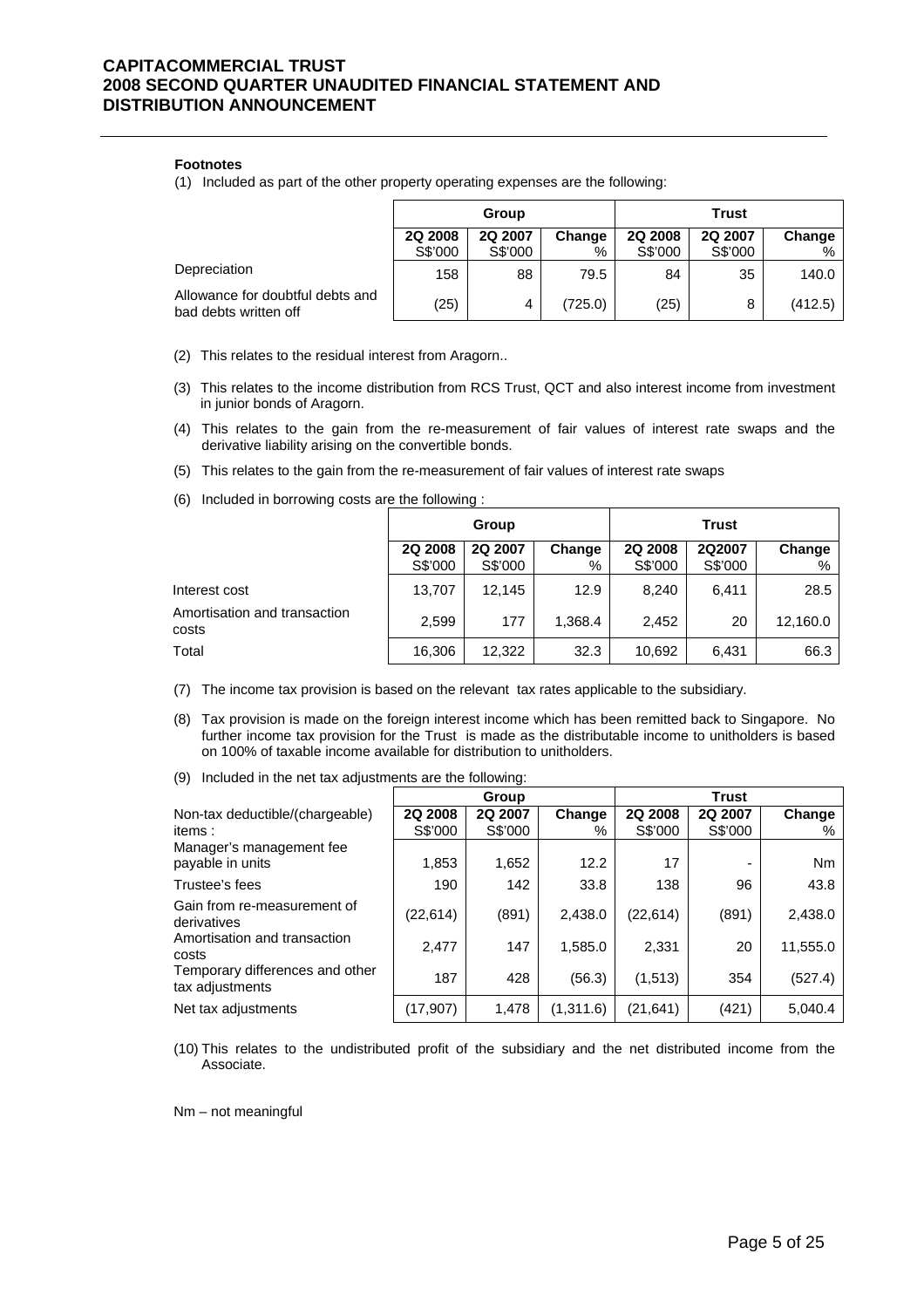**1(a)(ii) Statement of Total Return & Distribution Statement (1H 2008 vs 1H 2007) (For a review of the performance, please refer to paragraph 8 on page 17-18)** 

|                                                                | Group               |                    |             | <b>Trust</b>       |                    |             |  |
|----------------------------------------------------------------|---------------------|--------------------|-------------|--------------------|--------------------|-------------|--|
|                                                                | 1H 2008<br>S\$'000  | 1H 2007<br>S\$'000 | Change<br>% | 1H 2008<br>S\$'000 | 1H 2007<br>S\$'000 | Change<br>% |  |
| <b>Statement of Total Return</b>                               |                     |                    |             |                    |                    |             |  |
| Gross rental income                                            | 133,150             | 105,517            | 26.2        | 78,476             | 57,182             | 37.2        |  |
| Car park income                                                | 7,971               | 7,766              | 2.6         | 6,421              | 6,354              | 1.1         |  |
| Other income                                                   | 4,464               | 4,117              | 8.4         | 3,265              | 2,903              | 12.5        |  |
| <b>Gross revenue</b>                                           | 145,585             | 117,400            | 24.0        | 88,162             | 66,439             | 32.7        |  |
| Property management fees                                       | (4,002)             | (3, 474)           | 15.2        | (1,779)            | (1,405)            | 26.6        |  |
| Property tax                                                   | (19, 137)           | (9,230)            | 107.3       | (12, 413)          | (4,938)            | 151.4       |  |
| Other property operating<br>expenses                           | (21, 296)           | (18, 308)          | 16.3        | (13, 559)          | (10, 698)          | 26.7        |  |
| <b>Property operating</b><br>expenses                          | (44, 435)           | (31, 012)          | 43.3        | (27, 751)          | (17, 041)          | 62.8        |  |
| Net property income                                            | 101,150             | 86,388             | 17.1        | 60,411             | 49,398             | 22.3        |  |
| Interest income                                                | 884                 | 558                | 58.4        | 849                | 153                | 454.9       |  |
| Investment income                                              | $319^{2}$           |                    | Nm          | $33,066^3$         | $25,295^3$         | 30.7        |  |
| Other income                                                   |                     | $428^{4}$          | (100.0)     |                    | $428^{4}$          | (100.0)     |  |
| Gain/(Loss) from re-<br>measurement of derivatives             | 14,672 <sup>5</sup> | $(3,592)^6$        | (508.5)     | $14,672^5$         | $(3,592)^6$        | (508.5)     |  |
| Manager's management fees                                      | (8,084)             | (6, 501)           | 24.4        | (4, 458)           | (3,291)            | 35.5        |  |
| <b>Trust expenses</b>                                          | (991)               | (1,776)            | (44.2)      | (909)              | (1,239)            | (26.6)      |  |
| Borrowing costs <sup>7</sup>                                   | (29, 640)           | (24,067)           | 23.2        | (18, 433)          | (12, 352)          | 49.2        |  |
| Net income                                                     | 78,310              | 51,438             | 52.2        | 85,198             | 54,800             | 55.5        |  |
| Share of profit of associate                                   | 1,691               | 480                | 252.3       |                    |                    |             |  |
| Net appreciation on<br>revaluation of investment<br>properties | 445,605             | 730,220            | (39.0)      | 372,455            | 642,803            | (42.1)      |  |
| Total return for the period<br>before tax                      | 525,606             | 782,138            | (32.8)      | 457,653            | 697,603            | (34.4)      |  |
| Income tax                                                     | $(25)^{9}$          | $(224)^8$          | (88.8)      | $(25)^{9}$         |                    | Nm          |  |
| Total return for the period<br>after tax                       | 525,581             | 781,914            | (32.8)      | 457,628            | 697,603            | (34.4)      |  |
| <b>Distribution Statement</b>                                  |                     |                    |             |                    |                    |             |  |
| Net income                                                     | 78,310              | 51,438             | 52.2        | 85,198             | 54,800             | 55.5        |  |
| Net tax adjustments <sup>10</sup>                              | (7, 427)            | 7,304              | (201.7)     | (13, 280)          | 3,603              | (468.6)     |  |
| Other adjustments                                              | $1,035^{11}$        | $(216)^{12}$       | 579.2       |                    | $123^{13}$         | (100.0)     |  |

**Income available for distribution to unitholders**  71,918 58,526 22.9 71,918 58,526 22.9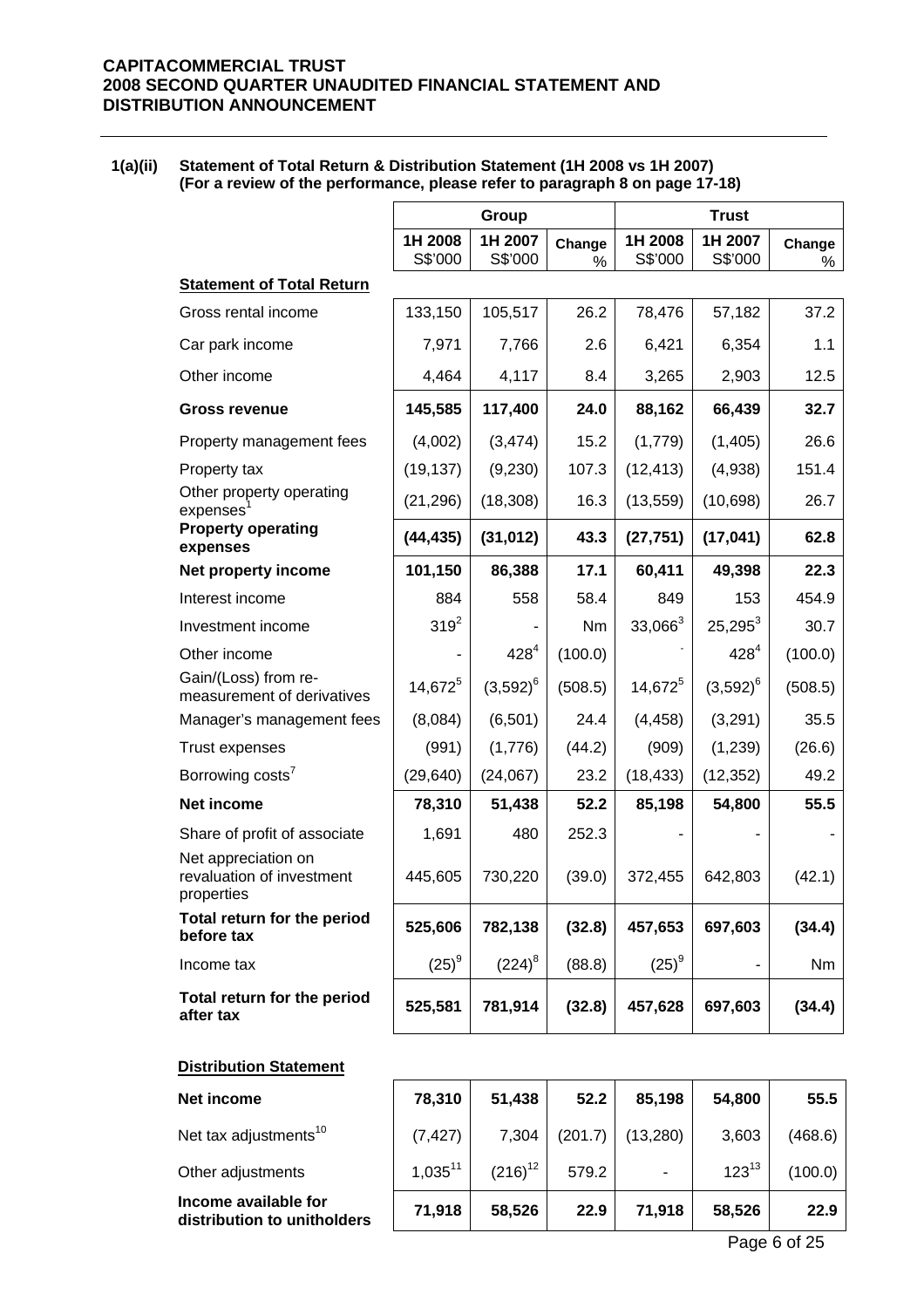|--|

**Footnotes**

(1) Included as part of the other property operating expenses are the following:

|                                                           | Group   |         |         | Trust   |         |         |
|-----------------------------------------------------------|---------|---------|---------|---------|---------|---------|
|                                                           | 1H 2008 | 1H 2007 | Change  | 1H 2008 | 1H 2007 | Change  |
|                                                           | S\$'000 | S\$'000 | %       | S\$'000 | S\$'000 | %       |
| Depreciation                                              | 298     | 175     | 70.3    | 162     | 71      | 128.2   |
| Allowance for doubtful debts and<br>bad debts written off | 117     |         | 2.825.0 | 117     |         | 1,362.5 |

(2) This relates to the residual interest from Aragorn.

- (3) This relates to the income distribution from RCS Trust, QCT and also the interest income from investment in junior bonds of Aragorn..
- (4) This relates to the net proceeds received from liquidation of subsidiaries.
- (5) This relates to the gain from the re-measurement of fair values of interest rate swaps and the derivative liability arising on the convertible bonds.
- (6) This relates to loss from the re-measurement of fair values of interest rate swaps.
- (7) Included in borrowing costs are the following :

|                                       |                    | Group              |             | <b>Trust</b>       |                    |             |
|---------------------------------------|--------------------|--------------------|-------------|--------------------|--------------------|-------------|
|                                       | 1H 2008<br>S\$'000 | 1H 2007<br>S\$'000 | Change<br>% | 1H 2008<br>S\$'000 | 1H 2007<br>S\$'000 | Change<br>% |
| Interest cost                         | 26.416             | 23.734             | 11.3        | 15,500             | 12,332             | 25.7        |
| Amortisation and transaction<br>costs | 3.224              | 333                | 868.2       | 2,933              | 20                 | 14,565.0    |
| Total                                 | 29,640             | 24,067             | 23.2        | 18,433             | 12,352             | 49.2        |

(8) The income tax provision is based on the relevant tax rate applicable to the subsidiary.

- (9) Tax provision is made on the foreign interest income which has been remitted back to Singapore. No further income tax provision for the Trust is made as the distributable income to unitholders is based on 100% of taxable income available for distribution to unitholders.
- (10) Included in the net tax adjustments are the following:

|                                                    |                    | Group              |             |                    | <b>Trust</b>       |             |
|----------------------------------------------------|--------------------|--------------------|-------------|--------------------|--------------------|-------------|
| Non-tax deductible/(chargeable)<br>items:          | 1H 2008<br>S\$'000 | 1H 2007<br>S\$'000 | Change<br>℅ | 1H 2008<br>S\$'000 | 1H 2007<br>S\$'000 | Change<br>% |
| Manager's management fee<br>payable in units       | 3,662              | 3.211              | 14.0        | 36                 |                    | <b>Nm</b>   |
| Trustee's fees                                     | 356                | 262                | 35.9        | 256                | 172                | 48.8        |
| Net proceeds from liquidation of<br>subsidiaries   |                    | (428)              | (100.0)     |                    | (428)              | (100.0)     |
| Loss/(Gain) from re-measurement<br>of derivatives  | (14, 672)          | 3,592              | (508.5)     | (14, 672)          | 3,592              | (508.5)     |
| Amortisation and transaction<br>costs              | 3,106              | 295                | 952.9       | 2,812              | 20                 | 13,960.     |
| Temporary differences and other<br>tax adjustments | 121                | 372                | (67.5)      | (1,712)            | 247                | (793.1)     |
| Net tax adjustments                                | (7, 427)           | 7,304              | (201.7)     | (13,280)           | 3,603              | (468.6)     |

(11) This relates to the undistributed profit of the subsidiary and the net distributed income from the associate.

(12) This relates to the distribution income received from QCT, out of the pre-acquisition income and undistributed profit of the subsidiary.

(13) This relates to the distribution income received from QCT, out of the pre-acquisition income.

Nm – not meaningful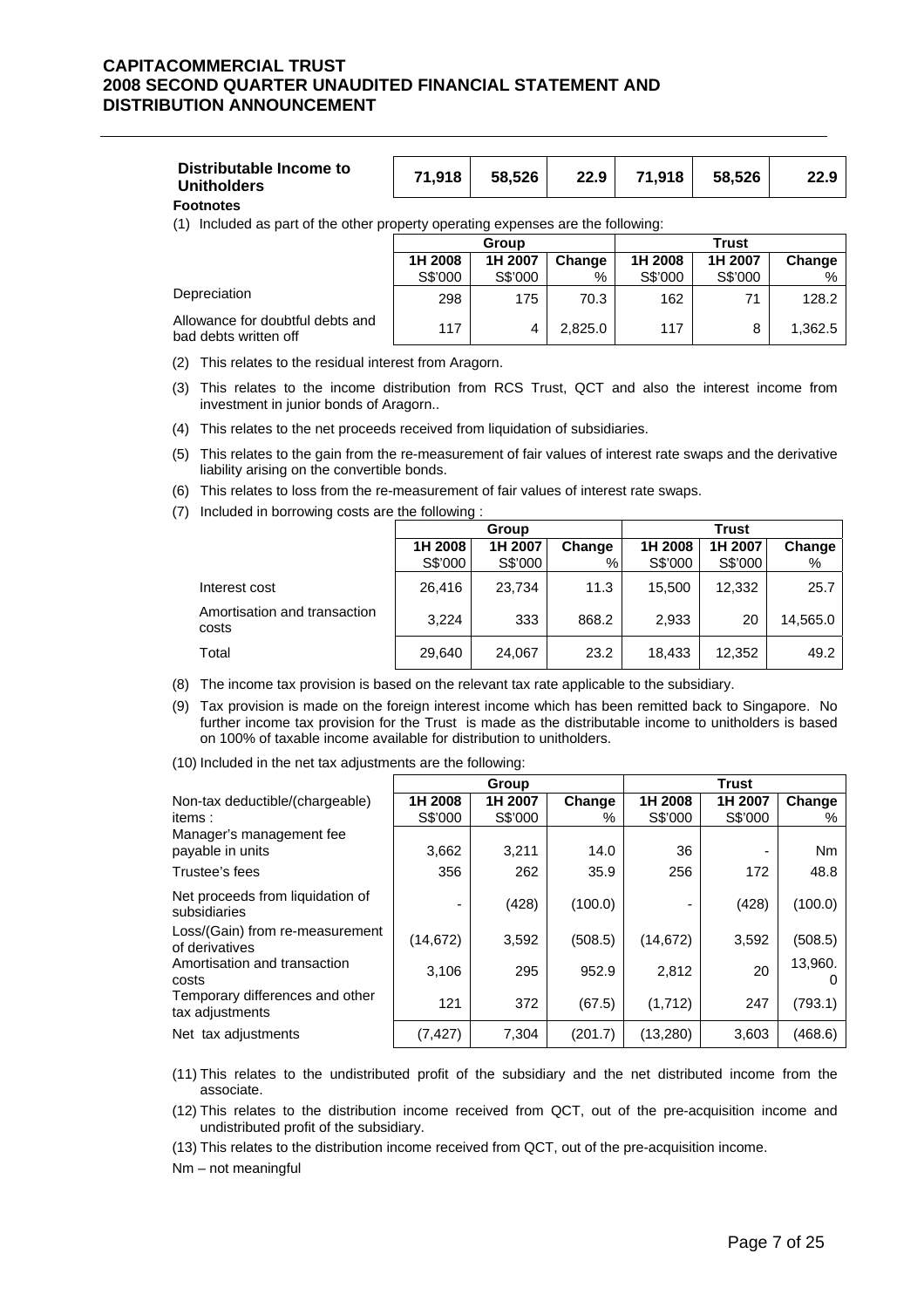|  |  |  |  | 1(b)(i) Balance Sheet as at 30 June 2008 vs 31 December 2007 |
|--|--|--|--|--------------------------------------------------------------|
|--|--|--|--|--------------------------------------------------------------|

|                                          | Group<br><b>Jun 2008</b> |                            |                | <b>Trust</b><br><b>Jun 2008</b><br><b>Dec 2007</b> |                          |             |  |
|------------------------------------------|--------------------------|----------------------------|----------------|----------------------------------------------------|--------------------------|-------------|--|
|                                          | S\$'000                  | <b>Dec 2007</b><br>S\$'000 | Change<br>$\%$ | S\$'000                                            | S\$'000                  | Change<br>% |  |
| <b>Non-current assets</b>                |                          |                            |                |                                                    |                          |             |  |
| Plant and equipment                      | 1,060                    | 1,094                      | (3.1)          | 592                                                | 596                      | (0.7)       |  |
| Investment properties                    | 5,572,540 <sup>1</sup>   | 5,109,950                  | 9.1            | 3,933,100 <sup>1</sup>                             | 3,558,350                | 10.5        |  |
| Investment in subsidiary <sup>2</sup>    |                          |                            |                |                                                    |                          |             |  |
| Investment in associate <sup>3</sup>     | 62,158                   | 64,605                     | (3.8)          | 58,850                                             | 58,850                   | 0.0         |  |
| Investment in joint venture <sup>4</sup> |                          |                            |                | 798,195                                            | 794,692                  | 0.4         |  |
| Other investment <sup>5</sup>            | 9,817                    | 7,763                      | 26.5           | 9,817                                              | 7,763                    | 26.5        |  |
| Other asset <sup>6</sup>                 | 74,364                   | 54,947                     | 35.3           | 74,364                                             | 54,947                   | 35.3        |  |
| <b>Total non-current assets</b>          | 5,719,939                | 5,238,359                  | 9.2            | 4,874,918                                          | 4,475,198                | 8.9         |  |
| <b>Current assets</b>                    |                          |                            |                |                                                    |                          |             |  |
| Trade and other<br>receivables           | 7,163                    | 4,890                      | 46.5           | 18,660                                             | 10,246                   | 82.1        |  |
| Derivative Asset <sup>7</sup>            | 2,992                    |                            | Nm             | 2,992                                              |                          | Nm          |  |
| Cash and cash equivalents                | 579,610                  | 35,484                     | 1,533.4        | 575,349                                            | 27,800                   | 1,969.6     |  |
| <b>Total current assets</b>              | 589,765                  | 40,374                     | 1,360.8        | 597,001                                            | 38,046                   | 1,469.2     |  |
| <b>Total assets</b>                      | 6,309,704                | 5,278,733                  | 19.5           | 5,471,919                                          | 4,513,244                | 21.2        |  |
|                                          |                          |                            |                |                                                    |                          |             |  |
| <b>Current liabilities</b>               |                          |                            |                |                                                    |                          |             |  |
| Trade and other payables                 | 52,669                   | 47,481                     | 10.9           | 34,375                                             | 25,197                   | 36.4        |  |
| Derivative liability                     | $19,148^8$               | $10,478^7$                 | 82.7           | $19,148^8$                                         | $10,478^7$               | 82.7        |  |
| Short-term borrowings                    | 697,642                  | 162,100                    | 330.4          | 688,042                                            | 162,100                  | 324.5       |  |
| Provision for taxation                   | 692                      | 666                        | 3.9            | 692                                                | 666                      | 3.9         |  |
| <b>Total current liabilities</b>         | 770,151                  | 220,725                    | 248.9          | 742,257                                            | 198,441                  | 274.0       |  |
| <b>Non-current liabilities</b>           |                          |                            |                |                                                    |                          |             |  |
| Long-term bank borrowings                | 767,710                  | 1,097,456                  | (30.0)         |                                                    | 580,042                  | (100.0)     |  |
| Long-term borrowings from<br>subsidiary  | -                        | $\overline{\phantom{0}}$   |                | 250,000                                            | $\overline{\phantom{a}}$ | Nm          |  |
| <b>Debt Securities</b>                   | 343,213                  | -                          | Nm             | 343,213                                            |                          | Nm          |  |
| Other non-current liabilities            | 25,026                   | 22,930                     | 9.1            | 14,277                                             | 11,843                   | 20.6        |  |
| <b>Total non-current</b><br>liabilities  | 1,135,949                | 1,120,386                  | 1.4            | 607,490                                            | 591,885                  | 2.6         |  |
| <b>Total liabilities</b>                 | 1,906,100                | 1,341,111                  | 42.1           | 1,349,747                                          | 790,326                  | 70.8        |  |
|                                          |                          |                            |                |                                                    |                          |             |  |
| <b>Net assets</b>                        | 4,403,604                | 3,937,622                  | 11.8           | 4,122,172                                          | 3,722,918                | 10.7        |  |
| Represented by:                          |                          |                            |                |                                                    |                          |             |  |
| <b>Unitholders' funds</b>                | 4,403,604                | 3,937,622                  | 11.8           | 4,122,172                                          | 3,722,918                | 10.7        |  |
|                                          |                          |                            |                |                                                    |                          |             |  |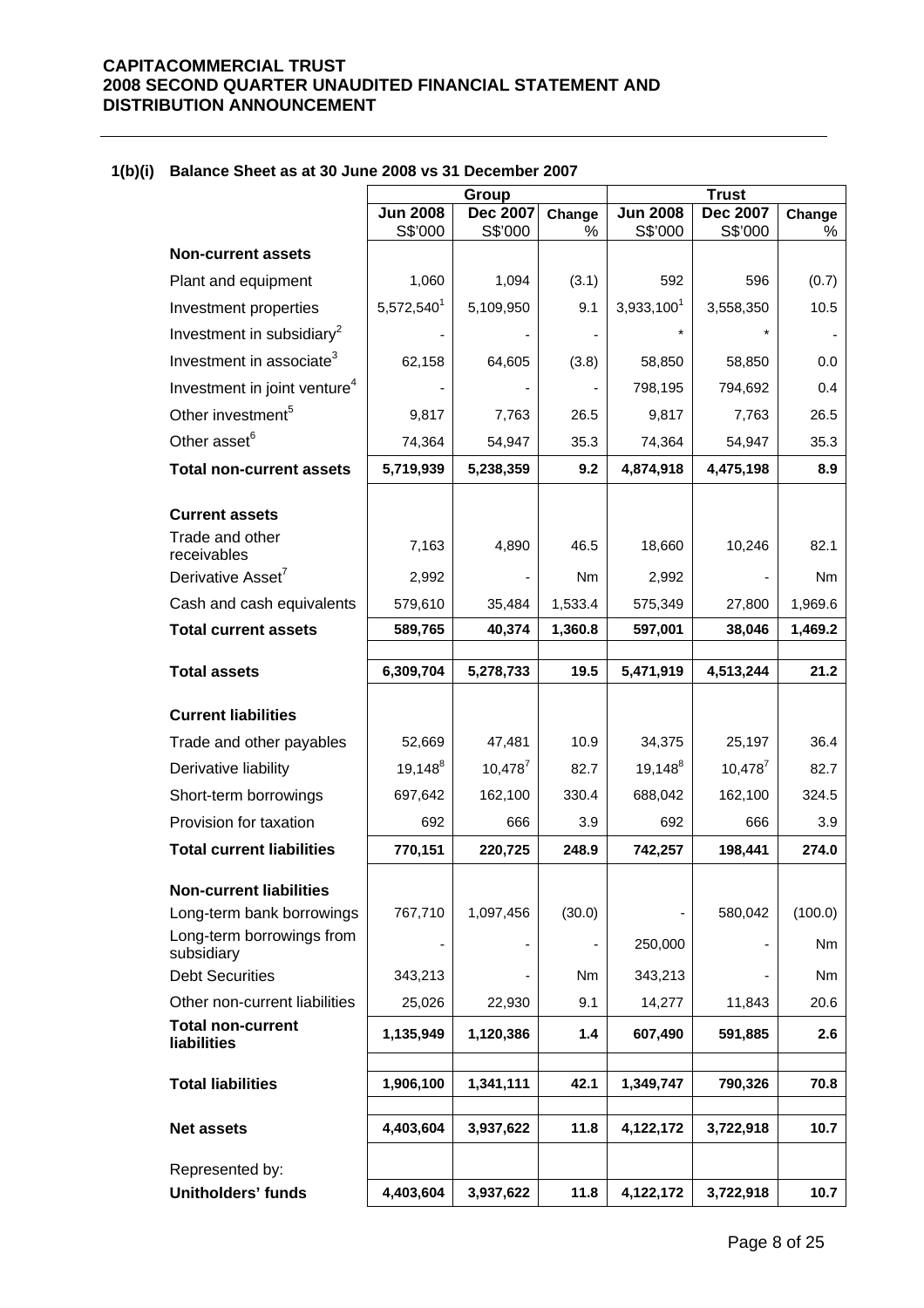#### **Footnotes**

- (1) The increase is primarily due to increase in property values based on the independent market valuations of the properties.
- (2) This relates to the 100% investment in CCT MTN of \$1.
- (3) This relates to the 30% investment in QCT.
- (4) This relates to the 60% joint venture interest in RCS Trust.
- (5) This relates to the investment in MCDF.
- (6) This relates to progress payments for Wilkie Edge.
- (7) This relates to the fair value of the interest rate swaps.
- (8) This relates to the fair value of the derivative liability arising on the S\$370m convertible bonds.

#### **1(b)(ii) Aggregate amount of borrowings and debt securities**

|                                                                                                            |                 | Group           |                | <b>Trust</b>    |                 |                |
|------------------------------------------------------------------------------------------------------------|-----------------|-----------------|----------------|-----------------|-----------------|----------------|
|                                                                                                            | <b>Jun 2008</b> | <b>Dec 2007</b> | Change<br>$\%$ | <b>Jun 2008</b> | <b>Dec 2007</b> | Change         |
|                                                                                                            | S\$'000         | S\$'000         |                | S\$'000         | S\$'000         | $\%$           |
| <b>Secured borrowings</b>                                                                                  |                 |                 |                |                 |                 |                |
| Amount repayable after one<br>year<br>Less: Fees and expenses                                              | 519,600         | 1,099,642       | (52.7)         |                 | 580,042         | (100.0)        |
| incurred for debt raising<br>exercise amortised over the<br>tenor of secured loans                         | (1,890)         | (2, 186)        | (13.5)         |                 |                 | <b>Nm</b>      |
|                                                                                                            | 517,710         | 1,097,456       | (52.8)         |                 | 580,042         | (100.0)        |
| Amount repayable within one<br>year                                                                        | 580,042         |                 | Nm             | 580,042         |                 | Nm             |
| Total                                                                                                      | 1,097,752       | 1,097,456       | 0.0            | 580,042         | 580,042         | 0.0            |
| <b>Unsecured borrowings</b>                                                                                |                 |                 |                |                 |                 |                |
| Amount repayable after one<br>vear                                                                         | 601,807         |                 | <b>Nm</b>      | 601,807         |                 | N <sub>m</sub> |
| Less: Fees and expenses<br>incurred for debt raising<br>exercise amortised over the<br>tenor of borrowings | (8,594)         |                 | <b>Nm</b>      | (8,594)         |                 | Nm             |
|                                                                                                            | 593,213         |                 | N <sub>m</sub> | 593,213         |                 | N <sub>m</sub> |
| Amount repayable in one<br>year or less, or on demand                                                      | 117,600         | 162,100         | (27.5)         | 108,000         | 162,100         | (33.4)         |
| Total                                                                                                      | 710,813         | 162,100         | 338.5          | 701,213         | 162,100         | 332.6          |
| <b>Grand total</b>                                                                                         | 1,808,565       | 1,259,556       | 43.6           | 1,281,255       | 742,142         | 72.6           |

#### **Details of any collaterals**

As security for the secured long term borrowings of S\$580.0 million, CCT has granted in favour of the lender the following:

- (i) a mortgage over the Initial Investment Properties<sup>1</sup>;
- (ii) an assignment of the insurance policies relating to the Initial Investment Properties; an assignment of all the rights, interest and title of CCT in relation to each of the Share Sale and Purchase Agreements and Property Sale and Purchase Agreements;
- (iii) an assignment of the agreements relating to the management of the Initial Investment Properties;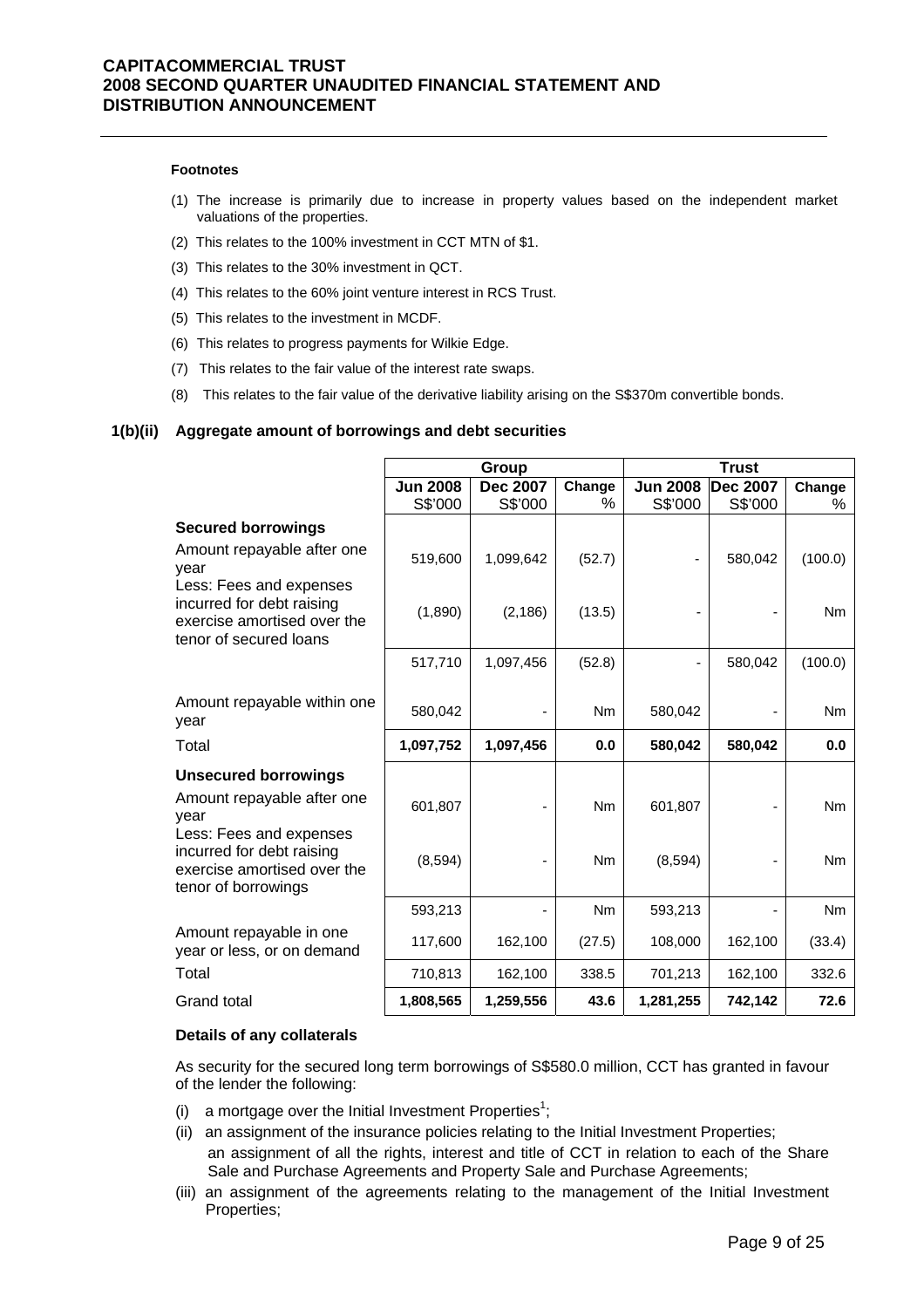- (iv) an assignment and charge of the rental proceeds and tenancy agreements of units in the Initial Investment Properties; and
	- a fixed and floating charge over certain assets of CCT relating to the Initial Investment Properties.

#### **Footnote**

(1) Initial Investment Properties refer to Capital Tower, 6 Battery Road, Starhub Centre, Robinson Point, Bugis Village, Golden Shoe Car Park and Market Street Car Park.

As security for the secured long term borrowings of S\$866.0 million (CCT's 60% interest is S\$519.6 million), RCS Trust has granted in favour of the lender the following:

- (i) a mortgage over Raffles City which comprises Raffles City Tower, Raffles City Shopping Centre, Swissotel The Stamford, Fairmont Hotel and the Raffles City Convention Centre;
- (ii) an assignment of the insurance policies relating to Raffles City;
- (iii) an assignment of the agreements relating to the management of Raffles City;
- (iv) an assignment and charge of the rental proceeds and tenancy agreements of units in Raffles city; and
- (v) a fixed and floating charge over certain assets of RCS Trust relating to Raffles City.

As security for the short term borrowings of S\$76.0 million, CCT has granted in favour of the lender the legal assignment of the rental lease agreement of HSBC Building.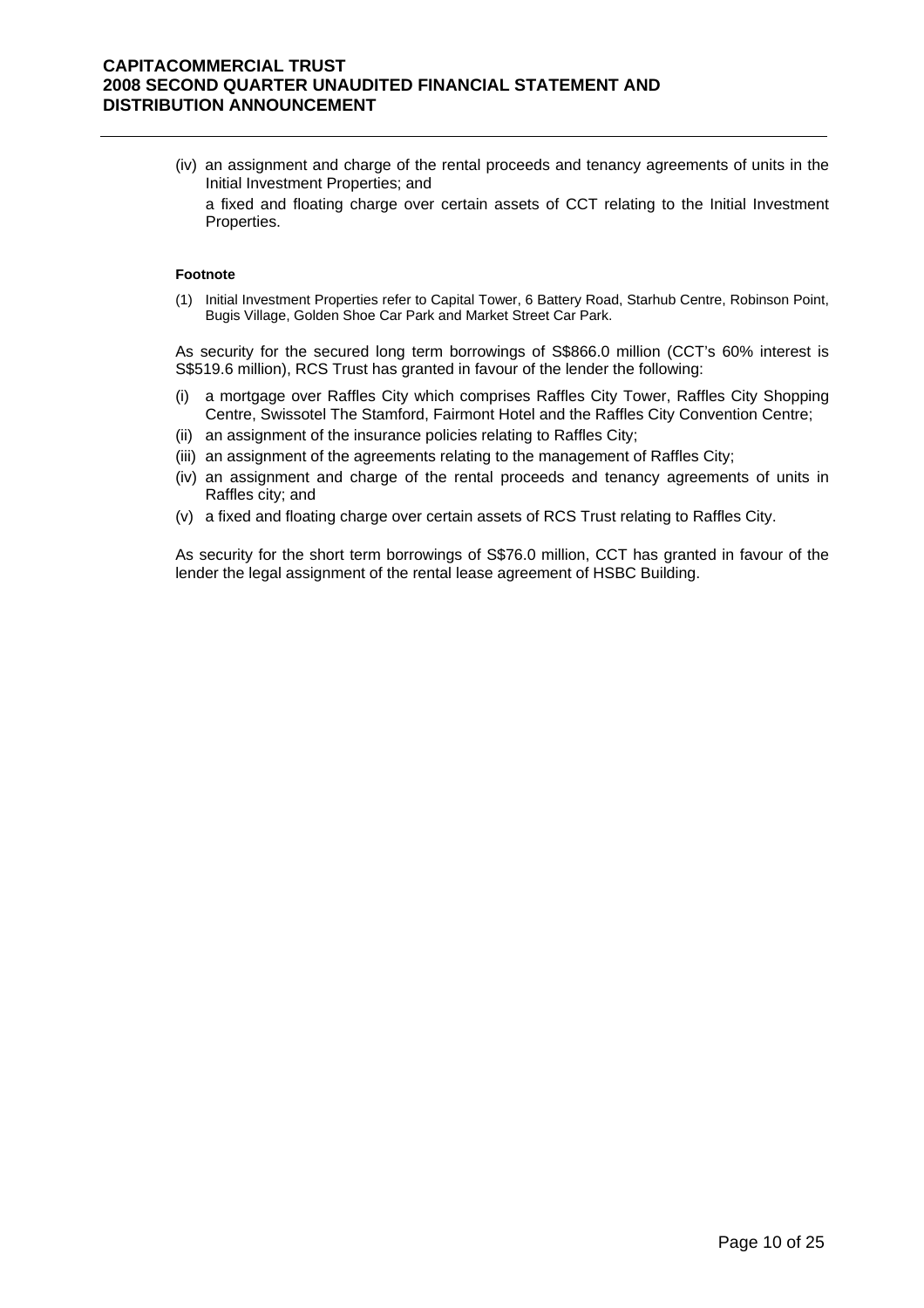# **1(c)(i) Cash flow statement (2Q 2008 vs 2Q 2007)**

|                                                          | Group              |                    |  |
|----------------------------------------------------------|--------------------|--------------------|--|
|                                                          | 2Q 2008<br>S\$'000 | 2Q 2007<br>S\$'000 |  |
| <b>Operating activities</b>                              |                    |                    |  |
| Total return for the period before tax                   | 500,330            | 758,677            |  |
| <b>Adjustments for</b>                                   |                    |                    |  |
| Allowance for doubtful receivable                        | (25)               | 4                  |  |
| Amortisation of lease incentives                         | 60                 | 103                |  |
| Borrowing costs                                          | 16,306             | 12,322             |  |
| Depreciation of plant and equipment                      | 158                | 88                 |  |
| Foreign exchange difference                              | 1,653              | 1,688              |  |
| Interest income                                          | (671)              | (239)              |  |
| Gain on re-measurement of derivatives                    | (22, 614)          | (891)              |  |
| Net change in fair value of investment<br>properties     | (445, 605)         | (730, 220)         |  |
| Manager's management fees payable in units               | 1,853              | 1,652              |  |
| Share of profit of associate                             | (779)              | (480)              |  |
| Operating income before working capital<br>changes       | 50,666             | 42,704             |  |
| Changes in working capital                               |                    |                    |  |
| Trade and other receivables                              | (1,430)            | 76                 |  |
| Trade and other payables                                 | 6,843              | (500)              |  |
| Security deposits                                        | 1,964              | 5,660              |  |
| Cash generated from operations activities                | 58,043             | 47,940             |  |
| <b>Investing activities</b>                              |                    |                    |  |
| Capital expenditure on investment properties             | (6, 136)           | (7,008)            |  |
| Investment in MCDF                                       |                    | (2,841)            |  |
| Interest received                                        | 696                | 242                |  |
| Progress payment on Wilkie Edge                          | (1,719)            |                    |  |
| Purchase of plant and equipment                          | (124)              | (92)               |  |
| Cash flows from investing activities                     | (7, 283)           | (9,699)            |  |
| <b>Financing activities</b>                              |                    |                    |  |
| Borrowing costs paid                                     | (21, 553)          | (13,968)           |  |
| Issue expenses                                           |                    | (4)                |  |
| Proceeds / (Repayment) of interest bearing<br>borrowings | 1,200              | (18,500)           |  |
| Proceeds from issuance of convertible bonds              | 370,000            |                    |  |
| <b>Cash flows from financing activities</b>              | 349,647            | (32, 472)          |  |
| Increase in cash and cash equivalents                    | 400,407            | 5,769              |  |
| Cash and cash equivalents at beginning of<br>period      | 179,203            | 38,725             |  |
| Cash and cash equivalents at end of period               | 579,610            | 44,494             |  |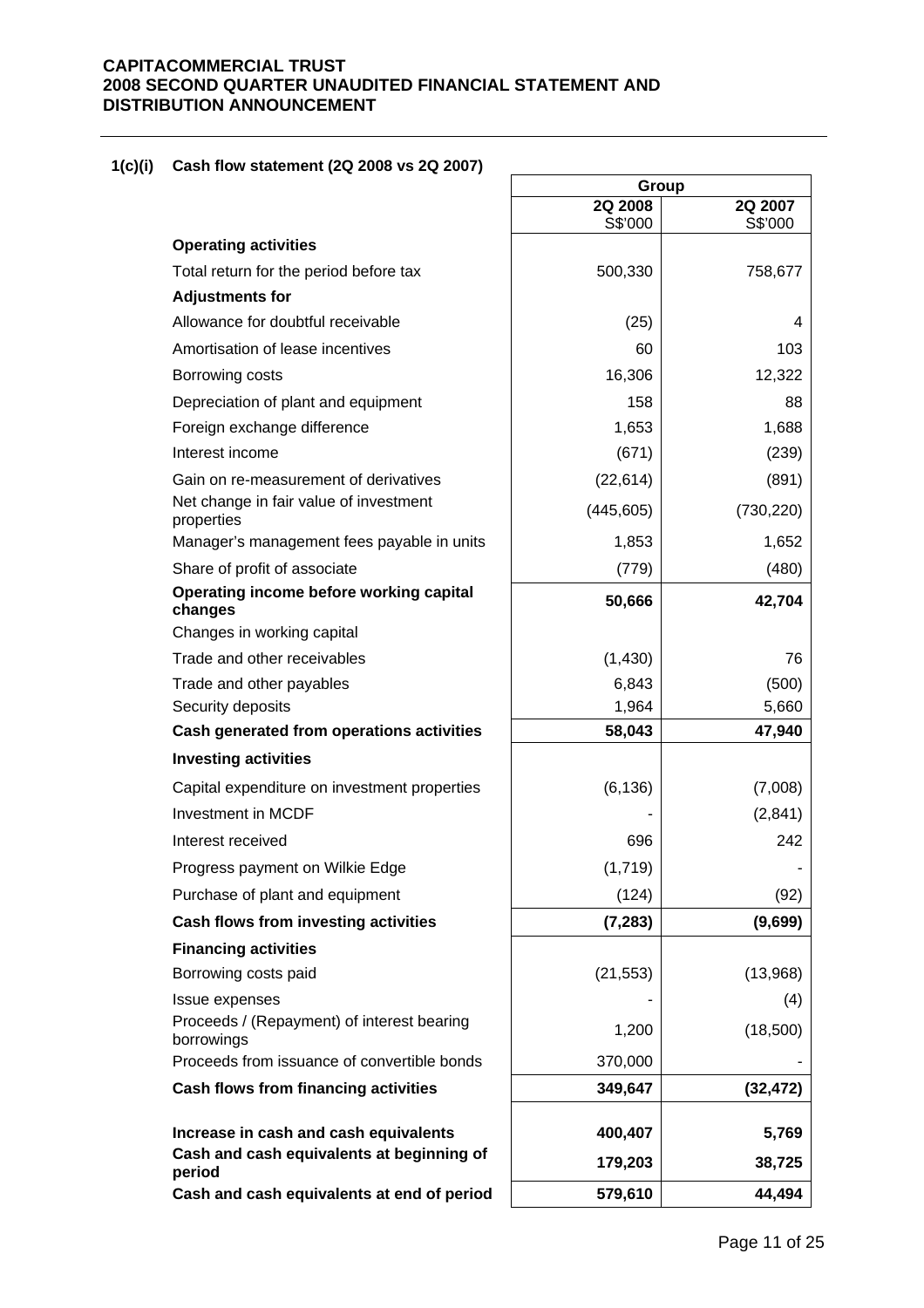# **1(c)(ii) Cash flow statement (1H 2008 vs 1H 2007)**

|                                                           | Group              |                    |  |
|-----------------------------------------------------------|--------------------|--------------------|--|
|                                                           | 1H 2008<br>S\$'000 | 1H 2007<br>S\$'000 |  |
| <b>Operating activities</b>                               |                    |                    |  |
| Total return for the period before tax                    | 525,606            | 782,138            |  |
| <b>Adjustments for</b>                                    |                    |                    |  |
| Allowance for doubtful receivable                         | 117                | 4                  |  |
| Amortisation of lease incentives                          | 163                | 258                |  |
| Borrowing costs                                           | 29,640             | 24,067             |  |
| Depreciation of plant and equipment                       | 298                | 175                |  |
| Foreign exchange difference                               | 1,892              | 2,833              |  |
| Interest income                                           | (884)              | (558)              |  |
| Loss/(Gain) on re-measurement of financial<br>derivatives | (14, 672)          | 3,592              |  |
| Manager's management fees payable in units                | 3,662              | 3,211              |  |
| Net change in fair value of investment<br>properties      | (445, 605)         | (730, 220)         |  |
| Share of profit of associate                              | (1,691)            | (480)              |  |
| Operating income before working capital<br>changes        | 98,526             | 85,020             |  |
| Changes in working capital                                |                    |                    |  |
| Trade and other receivables                               | (2, 573)           | (28)               |  |
| Trade and other payables                                  | 3,189              | (777)              |  |
| Security deposits                                         | 3,463              | 6,346              |  |
| Cash generated from operations activities                 | 102,605            | 90,561             |  |
| <b>Investing activities</b>                               |                    |                    |  |
| Capital expenditure on investment properties              | (16, 985)          | (10,036)           |  |
| <b>Investment in MCDF</b>                                 | (2,053)            | (2,841)            |  |
| Interest received                                         | 907                | 535                |  |
| Distribution received from associate                      | 1,022              | 123                |  |
| Progress payment on purchase of Wilkie Edge               | (19, 418)          |                    |  |
| Purchase of plant and equipment                           | (264)              | (107)              |  |
| Cash flows from investing activities                      | (36, 791)          | (12, 326)          |  |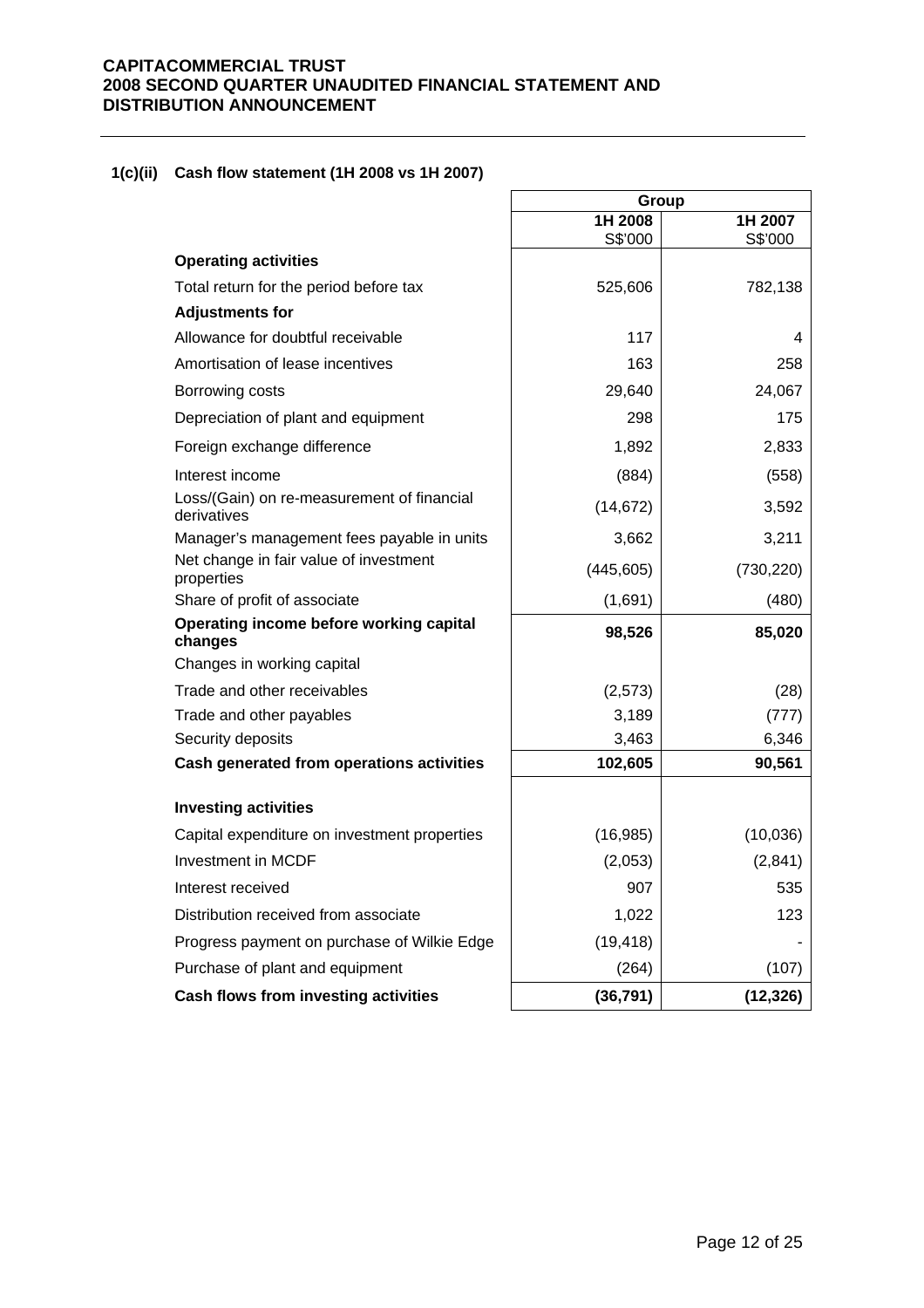# **1(c)(ii) Cash flow statement (1H 2008 vs 1H 2007)**

|                                                          | Group     |           |
|----------------------------------------------------------|-----------|-----------|
|                                                          | 1H 2008   | 1H 2007   |
|                                                          | S\$'000   | S\$'000   |
| <b>Financing activities</b>                              |           |           |
| Borrowing costs paid                                     | (35, 292) | (24, 551) |
| Distribution to unitholders                              | (61, 896) | (37, 325) |
| Issue expenses                                           |           | (288)     |
| Proceeds / (Repayment) of interest bearing<br>borrowings | 205,500   | (13,500)  |
| Proceeds from issuance of convertible bonds              | 370,000   |           |
| Cash flows from financing activities                     | 478,312   | (75, 664) |
| Increase in cash and cash equivalents                    | 544,126   | 2,571     |
| Cash and cash equivalents at beginning of<br>period      | 35,484    | 41,923    |
| Cash and cash equivalents at end of period               | 579,610   | 44,494    |

# **1(d)(i) Statement of changes in unitholders' funds (2Q 2008 vs 2Q 2007)**

|                                                                                                | Group              |                    | <b>Trust</b>             |                    |
|------------------------------------------------------------------------------------------------|--------------------|--------------------|--------------------------|--------------------|
|                                                                                                | 2Q 2008<br>S\$'000 | 2Q 2007<br>S\$'000 | 2Q 2008<br>S\$'000       | 2Q 2007<br>S\$'000 |
| Balance as at beginning of<br>period                                                           | 3,903,662          | 2,600,500          | 3,690,232                | 2,552,323          |
| <b>Operations</b>                                                                              |                    |                    |                          |                    |
| Net increase in net assets<br>resulting from operations                                        | 500,305            | 758,485            | 430,131                  | 672,502            |
| Unitholders' transactions                                                                      |                    |                    |                          |                    |
| Creation of new units:                                                                         |                    |                    |                          |                    |
| - Manager's management fee                                                                     | 1,809              | 1,559              | 1,809                    | 1,559              |
| Net increase in net assets<br>resulting from unitholders'<br>transactions                      | 1,809              | 1,559              | 1,809                    | 1,559              |
| <b>Movement in translation</b><br>reserve                                                      |                    |                    |                          |                    |
| Share of reserves of<br>associates                                                             | (4)                | (472)              |                          |                    |
| <b>Translation reserve</b>                                                                     | (2, 168)           | 1,420              | $\overline{\phantom{a}}$ |                    |
| Net increase/(decrease) in<br>net assets resulting from<br>movement in translation<br>reserves | (2, 172)           | 948                |                          |                    |
| Total increase in net assets                                                                   | 499,942            | 760,992            | 431,940                  | 674,061            |
| Balance as at end of period                                                                    | 4,403,604          | 3,361,492          | 4,122,172                | 3,226,384          |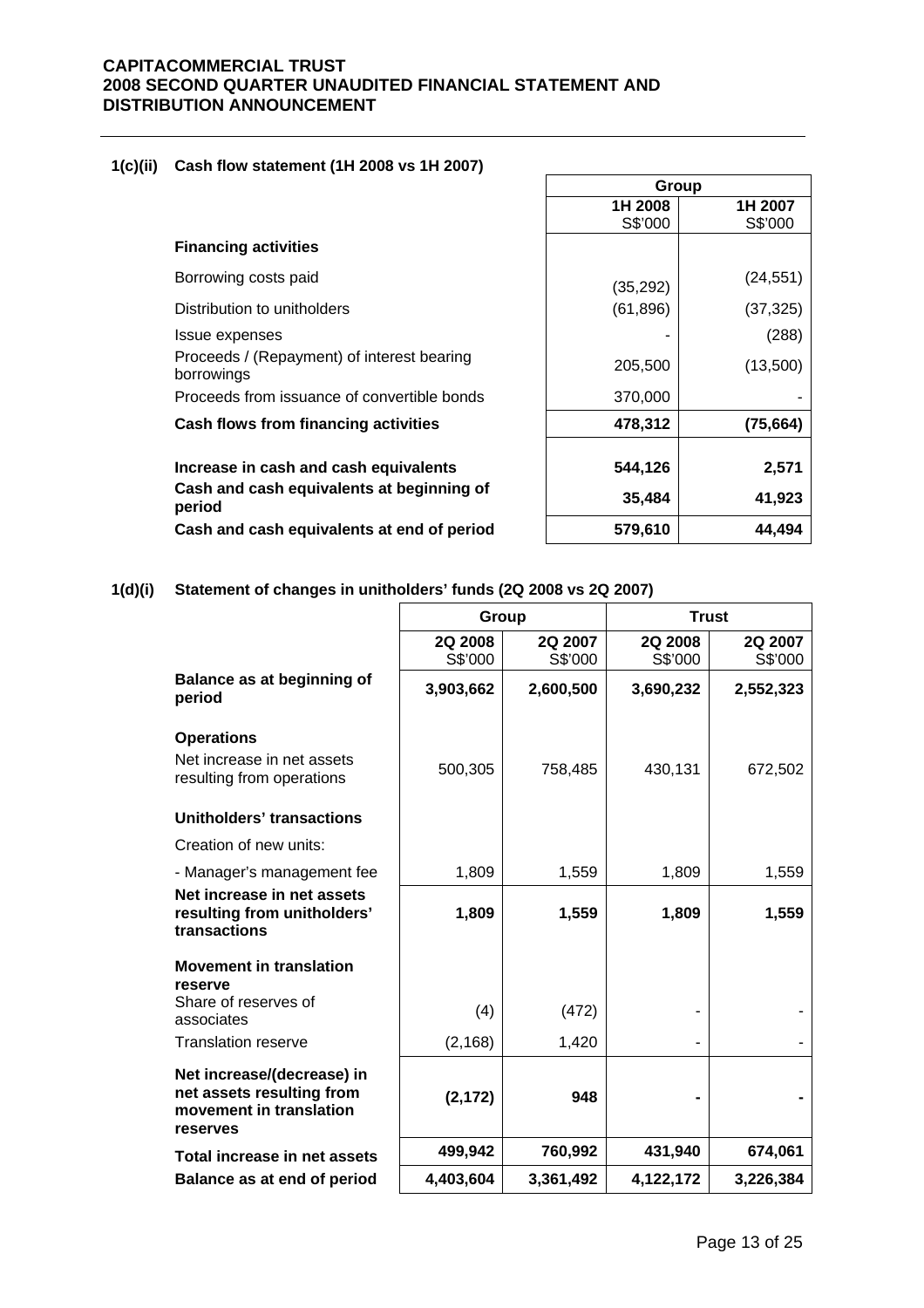|                                                                                                | Group              |                    | <b>Trust</b>       |                    |
|------------------------------------------------------------------------------------------------|--------------------|--------------------|--------------------|--------------------|
|                                                                                                | 1H 2008<br>S\$'000 | 1H 2007<br>S\$'000 | 1H 2008<br>S\$'000 | 1H 2007<br>S\$'000 |
| <b>Balance as at beginning of</b><br>period                                                    | 3,937,622          | 2,612,414          | 3,722,918          | 2,563,034          |
| <b>Operations</b>                                                                              |                    |                    |                    |                    |
| Net increase in net assets<br>resulting from operations                                        | 525,581            | 781,914            | 457,628            | 697,603            |
| Unitholders' transactions                                                                      |                    |                    |                    |                    |
| Creation of new units:                                                                         |                    |                    |                    |                    |
| - Manager's management fee                                                                     | 3,522              | 3,072              | 3,522              | 3,072              |
| Distribution to unitholders                                                                    | (61, 896)          | (37, 325)          | (61, 896)          | (37, 325)          |
| Net decrease in net assets<br>resulting from unitholders'<br>transactions                      | (58, 374)          | (34, 253)          | (58, 374)          | (34, 253)          |
| <b>Movement in translation</b><br>reserve                                                      |                    |                    |                    |                    |
| Share of reserves of<br>associates                                                             | 98                 | (472)              |                    |                    |
| <b>Translation reserve</b>                                                                     | (1, 323)           | 1,889              |                    |                    |
| Net increase/(decrease) in<br>net assets resulting from<br>movement in translation<br>reserves | (1, 225)           | 1,417              |                    |                    |
| Total increase in net assets                                                                   | 465,982            | 749,078            | 399,254            | 663,350            |
| Balance as at end of period                                                                    | 4,403,604          | 3,361,492          | 4,122,172          | 3,226,384          |

#### **1(d)(ii) Statement of changes in unitholders' funds (1H 2008 vs 1H 2007)**

#### **Convertible Bonds**

CCT has issued the following convertible bonds which remained outstanding as at 30 June 2008:

- S\$370.0 million of Convertible Bonds due in 2013 which are convertible by holders into units of CCT at any time on or after 21 May 2008 at a conversion price of \$2.6762 per unit;

There has been no conversion of any of the above convertible bonds since the date of their issue.

Assuming the bonds are fully converted based on the conversion price, the number of new units to be issued would be 138,255,736, representing 10.0% of the total number of CCT units in issue as at 30 June 2008.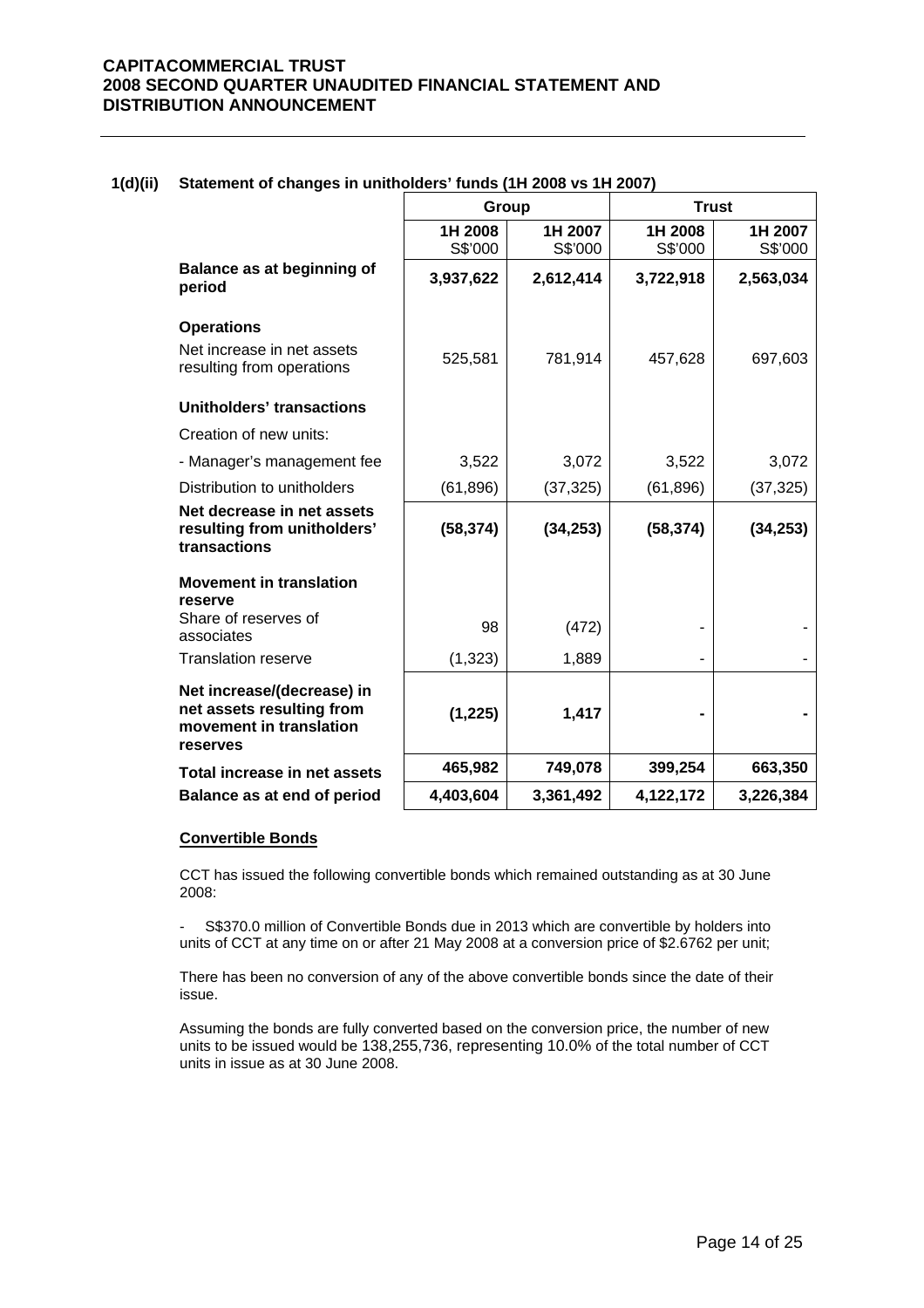#### **1(e)(i) Details of any change in the units (2Q 2008 vs 2Q 2007)**

|                                                                                                                           | <b>Group and Trust</b>  |                  |  |
|---------------------------------------------------------------------------------------------------------------------------|-------------------------|------------------|--|
|                                                                                                                           | <b>2Q 2008</b><br>Units | 2Q 2007<br>Units |  |
| Balance as at beginning of period<br>Issue of new units:                                                                  | 1,385,415,169           | 1,383,002,504    |  |
| - in settlement of the manager's management fee<br>in relation to CCT's 60% interest in Raffles City<br>through RCS Trust | 871,878                 | 553,244          |  |
| - in settlement of the manager's management<br>fees in relation to Wilkie Edge                                            | 9,531                   |                  |  |
| Balance as at end of period                                                                                               | 1,386,296,578           | 1,383,555,748    |  |

#### **1(e)(ii) Details of any change in the units (1H 2008 vs 1H 2007)**

|                                                                                                                           | <b>Group and Trust</b> |                  |  |
|---------------------------------------------------------------------------------------------------------------------------|------------------------|------------------|--|
|                                                                                                                           | 1H 2008<br>Units       | 1H 2007<br>Units |  |
| Balance as at beginning of period<br>Issue of new units:                                                                  | 1,384,692,369          | 1,382,389,511    |  |
| - in settlement of the manager's management fee<br>in relation to CCT's 60% interest in Raffles City<br>through RCS Trust | 1,594,678              | 1,166,237        |  |
| - in settlement of the manager's management fee<br>in relation to Wilkie Edge                                             | 9,531                  |                  |  |
| Balance as at end of period                                                                                               | 1,386,296,578          | 1,383,555,748    |  |

**2 Whether the figures have been audited, or reviewed and in accordance with which standard (eg. The Singapore Standard on Auditing 910 (Engagement to Review Financial Statements), or an equivalent standard)** 

The figures have not been audited nor reviewed by our auditors.

#### **3 Where the figures have been audited or reviewed, the auditor's report (including any qualifications or emphasis of matter)**

Not applicable.

**4 Whether the same accounting policies and methods of computation as in the issuer's most recent audited annual financial statements have been complied** 

The accounting policies and methods of computation applied in the financial statements for the current reporting period are consistent with the audited financial statements for the year ended 31 December 2007

**5 If there are any changes in the accounting policies and methods of computation, including any required by an accounting standard, what has changed, as well as the reasons for, and the effect of, the change** 

Nil.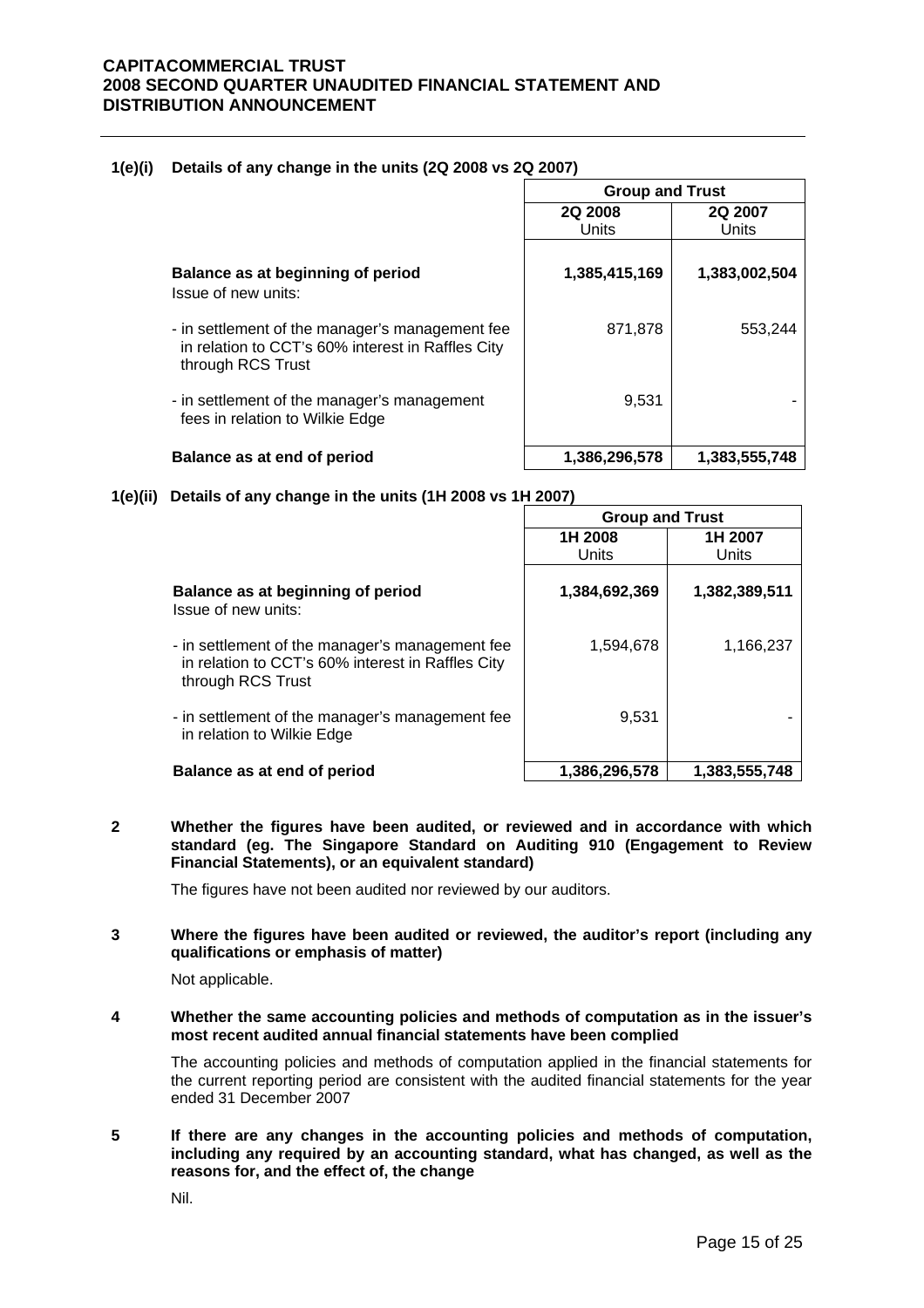# **6 Earnings per unit ("EPU") and distribution per unit ("DPU") for the financial period**

#### **Earnings per unit**

In computing the EPU, the weighted average number of units for the period/year is used for the computation.

|                                                            | Group         |                      | <b>Trust</b>       |               |
|------------------------------------------------------------|---------------|----------------------|--------------------|---------------|
|                                                            | 2Q 2008       | 2Q 2007              | 2Q 2008            | 2Q 2007       |
| Weighted average<br>number of units for the<br>period      | 1,385,996,318 | 1,383,367,280        | 1,385,996,318      | 1,383,367,280 |
| <b>Earnings per unit</b><br>(EPU)<br>Based on the weighted |               |                      |                    |               |
| average number of<br>units for the period                  | 36.10¢        | 54.83 $\phi$         | 31.03¢             | 48.61c        |
| Based on fully diluted<br>basis                            | 35.66c        | 54.83 $\mathfrak{c}$ | 30.68 <sub>c</sub> | 48.61c        |

|                                                                    | Group              |                    | <b>Trust</b>       |                    |
|--------------------------------------------------------------------|--------------------|--------------------|--------------------|--------------------|
|                                                                    | 1H 2008            | 1H 2007            | 1H 2008            | 1H 2007            |
| Weighted average<br>number of units for the<br>period              | 1,385,570,715      | 1,383,063,979      | 1,385,570,715      | 1,383,063,979      |
| Earnings per unit<br>(EPU)                                         |                    |                    |                    |                    |
| Based on the weighted<br>average number of<br>units for the period | 37.93 <sub>¢</sub> | 56.53 $\phi$       | 33.03¢             | 50.44 $\phi$       |
| Based on fully diluted<br>basis                                    | $37.47\mathcal{L}$ | 56.53 <sub>c</sub> | 32.65 <sub>c</sub> | 50.44 <sub>c</sub> |

For the purpose of calculating the diluted EPU, the weighted average number of units in issue is adjusted to take into account the dilutive effect arising from full conversion of convertible bonds to units, with the potential units weighted for the period outstanding.

#### **Distribution per unit**

In computing the DPU, the number of units as at the end of each period is used for the computation. The DPU for the Group and Trust are the same.

|                                                                 | 2Q 2008       | 2Q 2007       | 1H 2008       | 1H 2007       |
|-----------------------------------------------------------------|---------------|---------------|---------------|---------------|
| Number of units in<br>issue as at end of<br>period              | 1,386,296,578 | 1,383,555,748 | 1,386,296,578 | 1,383,555,748 |
| <b>Distribution per unit</b><br>(DPU)                           |               |               |               |               |
| Based on the number<br>of units in issue as at<br>end of period | 2.60¢         | 2.12¢         | 5.19¢         | 4.23 $\phi$   |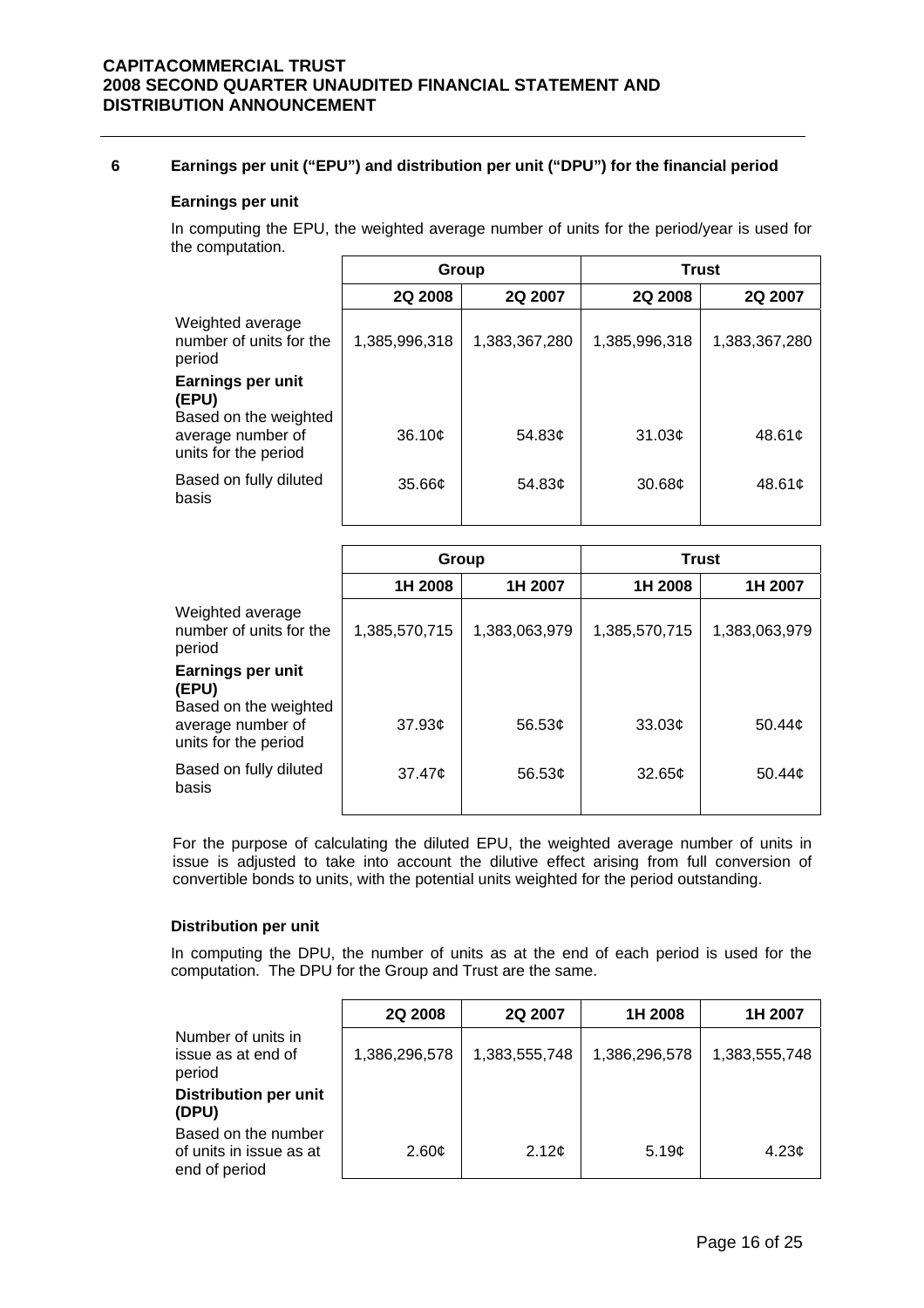#### **7 Net asset value ("NAV") backing per unit based on issued units at the end of the period**

|                                                                                                              | Group              |                         | <b>Trust</b>            |                    |
|--------------------------------------------------------------------------------------------------------------|--------------------|-------------------------|-------------------------|--------------------|
|                                                                                                              |                    | 30 Jun 2008 31 Dec 2007 | 30 Jun 2008 31 Dec 2007 |                    |
| NAV per unit<br>Based on fully diluted basis                                                                 | S\$3.18<br>S\$3.13 | S\$2.84<br>S\$2.84      | S\$2.97<br>S\$2.93      | S\$2.69<br>S\$2.69 |
| Adjusted NAV per unit (excluding the<br>distributable income to unitholders)                                 | S\$3.12            | S\$2.80                 | S\$2.92                 | S\$2.64            |
| Adjusted NAV per unit (excluding the<br>distributable income to unitholders<br>based on fully diluted basis) | S\$3.07            | S\$2.80                 | S\$2.87                 | S\$2.64            |

For the purpose of calculating the diluted NAV per unit, the number of units at the end of the period is adjusted to take into account the dilutive effect arising from full conversion of convertible bonds to units at the end of the period.

# **8 Review of the performance**

|                                                      |                           | Group              |                    |                    |
|------------------------------------------------------|---------------------------|--------------------|--------------------|--------------------|
|                                                      | <b>2Q 2008</b><br>S\$'000 | 2Q 2007<br>S\$'000 | 1H 2008<br>S\$'000 | 1H 2007<br>S\$'000 |
| <b>Statement of Total Return</b>                     |                           |                    |                    |                    |
| Gross revenue                                        | 74,390                    | 59,436             | 145,585            | 117,400            |
| Property operating expenses                          | (22, 866)                 | (15,981)           | (44, 435)          | (31, 012)          |
| Net property income                                  | 51,524                    | 43,455             | 101,150            | 86,388             |
| Interest income                                      | 671                       | 239                | 884                | 558                |
| Investment income                                    | 319                       |                    | 319                |                    |
| Other income                                         |                           |                    |                    | 428                |
| Gain/(Loss) from re-<br>measurement of derivatives   | 22,614                    | 891                | 14,672             | (3,592)            |
| Manager's management fees                            | (4, 169)                  | (3,351)            | (8,084)            | (6, 501)           |
| <b>Trust expenses</b>                                | (707)                     | (935)              | (991)              | (1,776)            |
| Borrowing costs                                      | (16, 306)                 | (12, 322)          | (29, 640)          | (24,067)           |
| Net income                                           | 53,946                    | 27,977             | 78,310             | 51,438             |
| Share of profit of associate                         | 779                       | 480                | 1,691              | 480                |
| Net change in fair value of<br>investment properties | 445,605                   | 730,220            | 445,605            | 730,220            |
| Total return for the period<br>before tax            | 500,330                   | 758,677            | 525,606            | 782,138            |
| Income tax                                           | (25)                      | (192)              | (25)               | (224)              |
| Total return for the period<br>after tax             | 500,305                   | 758,485            | 525,581            | 781,914            |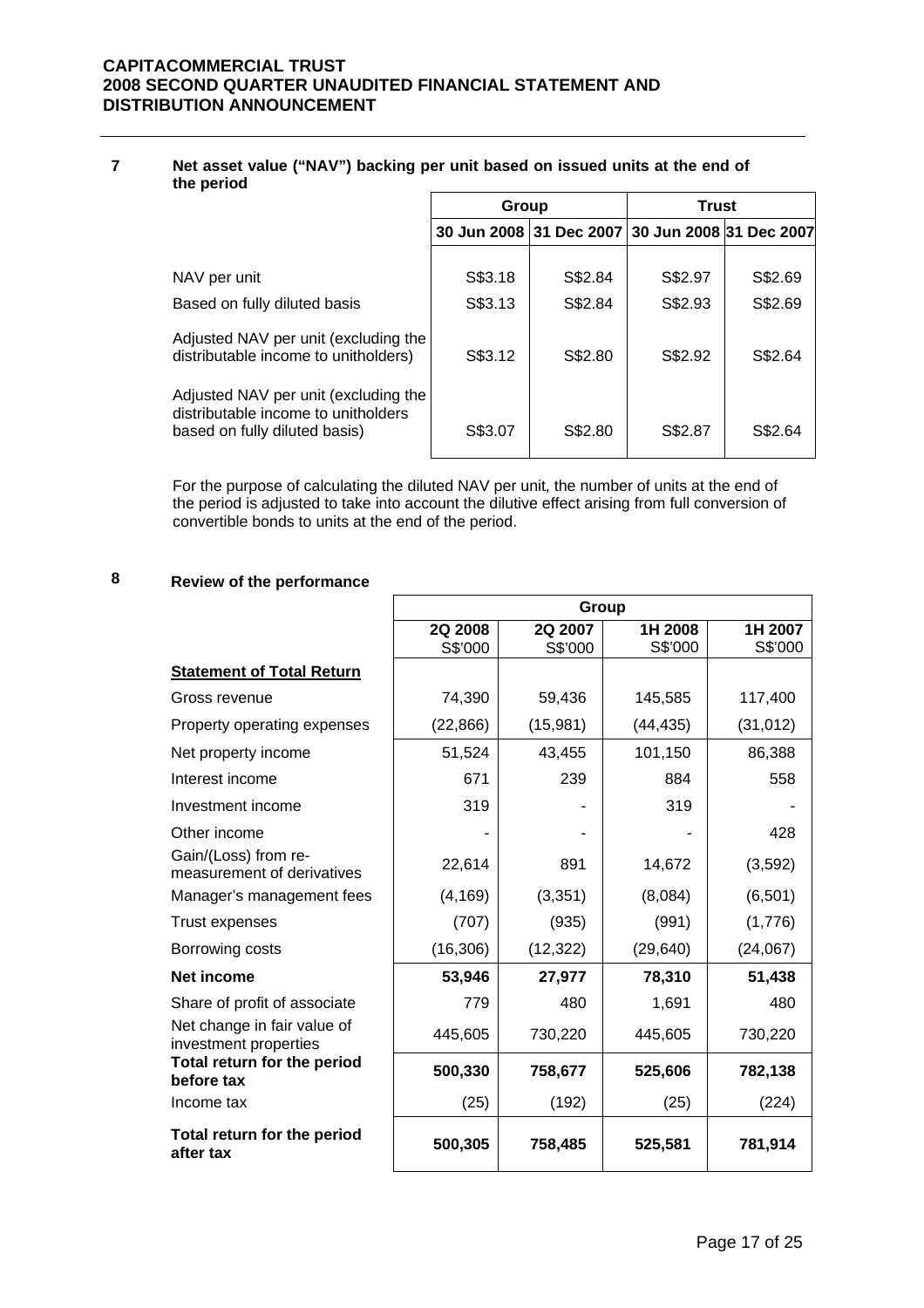|                                                     |                    | Group              |                    |                     |
|-----------------------------------------------------|--------------------|--------------------|--------------------|---------------------|
|                                                     | 2Q 2008<br>S\$'000 | 2Q 2007<br>S\$'000 | 1H 2008<br>S\$'000 | 1H 2007<br>S\$'000  |
| <b>Distribution Statement</b>                       |                    |                    |                    |                     |
| Net income                                          | 53,946             | 27,977             | 78,310             | 51,438              |
| Net tax adjustments                                 | (17, 907)          | 1,478              | (7, 427)           | 7,304               |
| Other adjustments                                   | 21                 | (177)              | 1,035              | (216)               |
| Income available for<br>distribution to unitholders | 36,060             | 29,278             | 71,918             | 58,526              |
| Distributable income to<br>unitholders              | 36,060             | 29,278             | 71,918             | 58,526              |
| Earnings per unit (cents)                           | 36.10              | 54.83¢             | 37.93c             | 56.53 $\mathfrak e$ |
| Distribution per unit (cents)                       | 2.60¢              | 2.12¢              | 5.19c              | 4.23 <sub>c</sub>   |
|                                                     |                    |                    |                    |                     |

#### **Review of performance 2Q 2008 vs 2Q 2007**

 Gross revenue of S\$74.4 million for 2Q 2008 was higher than 2Q 2007 by S\$15.0 million or 25.2%. This was mainly due to higher rental income.

Property operating expenses of S\$22.9 million were higher in 2Q 2008 by S\$6.9 million or 43.1%. This was mainly to higher property tax, marketing fees and utility costs incurred.

Investment income of \$0.3 million relates to the residual interest from Aragorn.

Trust expenses of S\$0.7 million were lower in 2Q 2008 by S\$0.2 million or 24.4% due to mainly to lower professional fees incurred.

Borrowing costs of S\$16.3 million were higher in 2Q 2008 by S\$4.0 million or 32.3% due mainly to increase in borrowings from the issuance of S\$250.0 million fixed rate notes and S\$370.0 million convertible bonds and higher amortisation cost on the upfront fees & expenses incurred on the convertible bonds.

#### **Review of performance 1H 2008 vs 1H 2007**

 Gross revenue of S\$145.6 million for 1H 2008 was higher than 1H 2007 by S\$28.2 million or 24.0%. This was mainly due to higher rental income.

Property operating expenses of S\$44.4 million for 1H 2008 were higher than 1H 2007 by S\$13.4 million or 43.3%. This was mainly due to higher property tax, marketing fees, property management fees and utility costs incurred.

Trust expenses of S\$1.0 million were lower in 1H 2008 by S\$0.8 million or 44.2% due to lower professional fees and unitholders cost incurred.

Borrowing costs of S\$29.6 million were higher in 1H 2008 by S\$5.6 million or 23.2% due mainly to increase in borrowings from the issuance of S\$250.0 million fixed rate notes and S\$370.0 million convertible bonds, and higher amortisation cost on the upfront fees & expenses incurred on the convertible bonds..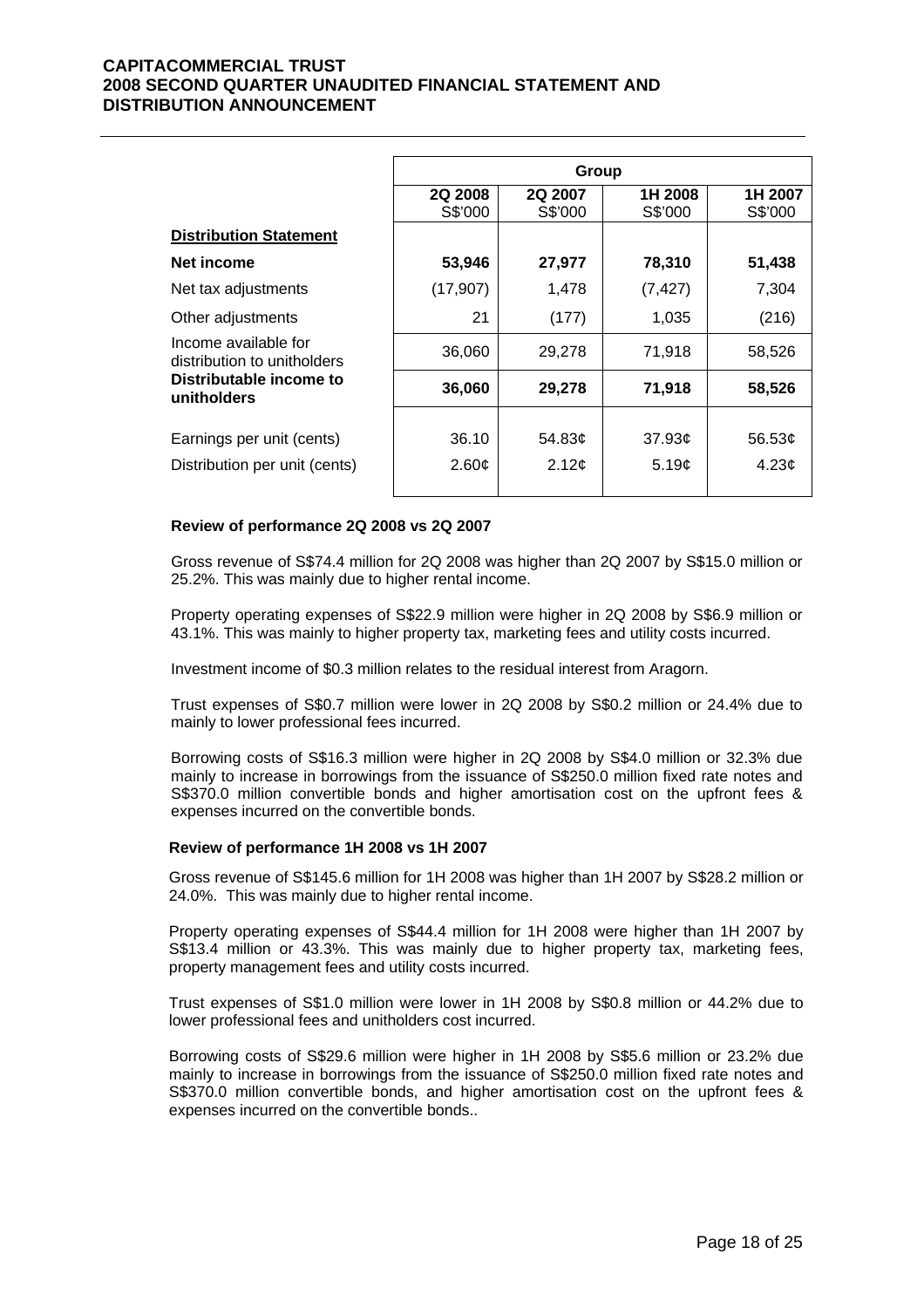#### **Net change in fair value of investment properties**

#### **The net change in fair value of investment properties is a non tax-chargeable item and has no impact on the taxable income or distributable income to unitholders.**

In accordance with the Code on Collective Investment Schemes issued by the Monetary Authority of Singapore, valuations of investment properties are to be conducted at least once in every 12 months. Any increase or decrease in value is credited or charged to the Statement of Total Return as net appreciation or depreciation on revaluation of investment properties.

As at 1 June 2008, independent valuations were conducted by Jones Lang LaSalle Property Consultants Pte Ltd and Knight Frank Pte Ltd for the CCT properties and Raffles City respectively, using the Investment Method and Discounted Cash Flow analysis with the Direct Comparison Approach being used as a check against the derived values.

The portfolio, comprising Capital Tower, 6 Battery Road, HSBC Building, Starhub Centre, Robinson Point, Bugis Village, Golden Shoe Car Park, Market Street Car Park, CCT's 60% interest in Raffles City, was revalued at S\$5,572.5 million. The total book value of the portfolio prior to the revaluation was S\$5,126.9 million. The total net change in fair value of investment properties of S\$445.6 million was added to the Statement of Total Return.

#### **<sup>9</sup> Variance between the forecast or prospectus statement (if disclosed previously) and the actual results**

#### **9(i) Statement of Total Return (Actual vs Forecast)**

|                                                  |                          | 1 January 2008 to 30 June 2008   |                |
|--------------------------------------------------|--------------------------|----------------------------------|----------------|
|                                                  | <b>Actual</b><br>S\$'000 | Forecast <sup>1</sup><br>S\$'000 | Change<br>%    |
| Gross rental income                              | 133,150                  | 132,488                          | 0.5            |
| Car park income                                  | 7,971                    | 7,573                            | 5.3            |
| Other income                                     | 4,464                    | 4,061                            | 9.9            |
| <b>Gross revenue</b>                             | 145,585                  | 144,122                          | 1.0            |
| Property management fees                         | (4,002)                  | (3,928)                          | 1.9            |
| Property tax                                     | (19, 137)                | (18, 705)                        | 2.3            |
| Other property operating expenses                | (21, 296)                | (21, 783)                        | (2.2)          |
| <b>Property operating expenses</b>               | (44, 435)                | (44, 416)                        | 0.0            |
| Net property income                              | 101,150                  | 99,706                           | 1.4            |
| Interest income                                  | 884                      | 234                              | 277.8          |
| Investment income                                | 319                      |                                  | N <sub>m</sub> |
| Gain / (loss) from re-measurement of derivatives | 14,672                   | (7, 942)                         | 284.7          |
| Manager's management fees                        | (8,084)                  | (7,691)                          | 5.1            |
| <b>Trust expenses</b>                            | (991)                    | (1, 296)                         | (23.5)         |
| Borrowing costs                                  | (29, 640)                | (27, 863)                        | 6.4            |
| Net income                                       | 78,310                   | 55,148                           | 42.0           |
| Net tax adjustments                              | (7, 427)                 | 12,561                           | (159.1)        |
| Other adjustments                                | 1,035                    | 1,260                            | (17.9)         |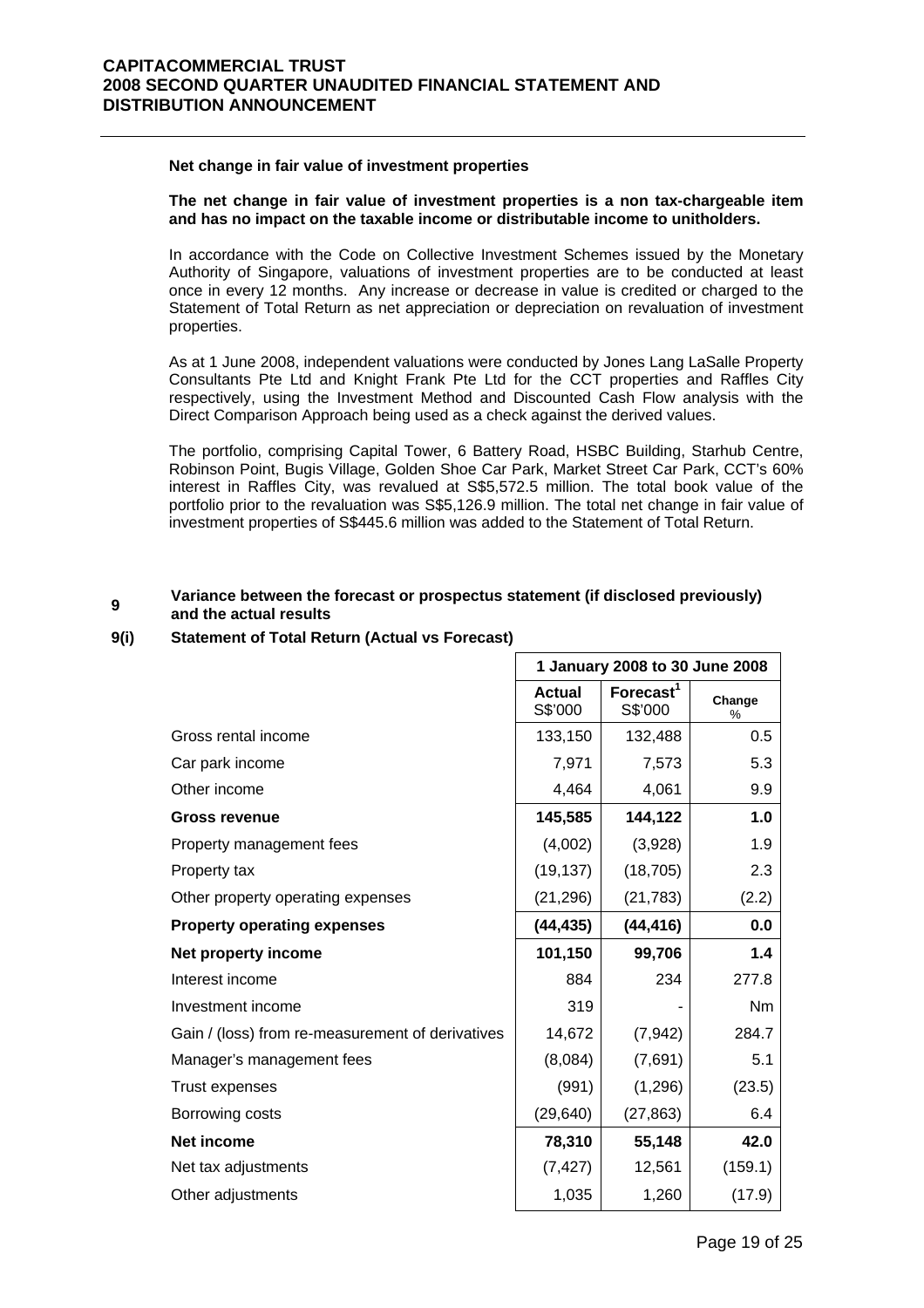| Income available for distribution to<br>unitholders | 71,918 | 68,969                       | 4.3 |
|-----------------------------------------------------|--------|------------------------------|-----|
| Distributable Income to unitholders                 | 71,918 | 68,969                       | 4.3 |
| Distribution per unit (in cents)                    |        |                              |     |
| For the period                                      | 5.19c  | 4.98 $\boldsymbol{\epsilon}$ | 4.2 |
| Annualised                                          | 10.44c | 10.01 <sub>¢</sub>           | 4.3 |

#### **Footnotes**

(1) The forecast is based on management's forecast for the period from 1 January 2008 to 30 June 2008. This, together with the forecast for the period from 1 July 2008 to 31 December 2008, is the forecast shown in the CCT Circular dated 9 June 2008 for the proposed acquisition of One George Street and proposed general mandate for the issue of new units and/or convertible securities.

# **9(ii) Breakdown of total gross revenue (by property)**

|                              | Group<br>1 January 2008 to 30 June 2008 |                         |                  |
|------------------------------|-----------------------------------------|-------------------------|------------------|
|                              | <b>Actual</b><br>S\$'000                | Forecast $1$<br>S\$'000 | Change<br>$\%$   |
| Capital Tower                | 24,561                                  | 24,396                  | 0.7              |
| 6 Battery Road               | 34,812                                  | 34,751                  | 0.2 <sub>0</sub> |
| <b>HSBC Building</b>         | 4,416                                   | 4,415                   | 0.0              |
| <b>Starhub Centre</b>        | 7,124                                   | 7,027                   | 1.4              |
| Robinson Point               | 4,355                                   | 4,254                   | 2.4              |
| <b>Bugis Village</b>         | 4,953                                   | 4,859                   | 1.9              |
| Golden Shoe Car Park         | 5,466                                   | 5,473                   | (0.1)            |
| Market Street Car Park       | 2,475                                   | 2,287                   | 8.2              |
| <b>Sub-Total</b>             | 88,162                                  | 87,462                  | 0.8              |
| 60% Interest in Raffles City | 57,423                                  | 56,660                  | 1.3              |
| <b>Total gross revenue</b>   | 145,585                                 | 144,122                 | 1.0              |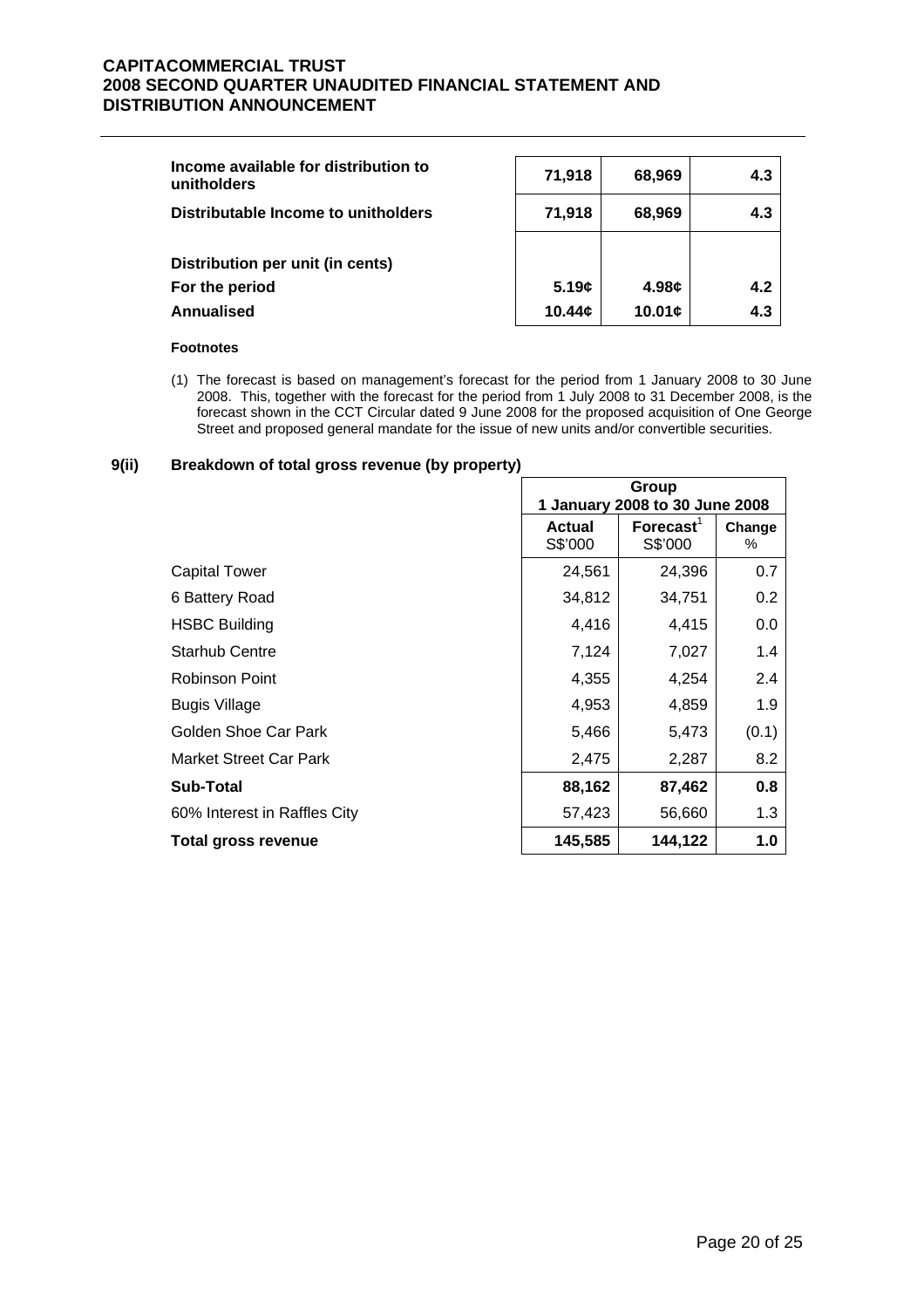|                                  |                          | Group<br>1 January 2008 to 30 June 2008     |             |
|----------------------------------|--------------------------|---------------------------------------------|-------------|
|                                  | <b>Actual</b><br>S\$'000 | $\mathsf{Forecast}^{\mathsf{T}}$<br>S\$'000 | Change<br>% |
| <b>Capital Tower</b>             | 14,526                   | 14,346                                      | 1.3         |
| 6 Battery Road                   | 25,631                   | 25,218                                      | 1.6         |
| <b>HSBC Building</b>             | 3,917                    | 3,906                                       | 0.3         |
| <b>Starhub Centre</b>            | 4,381                    | 4,253                                       | 3.0         |
| Robinson Point                   | 2,520                    | 2,403                                       | 4.9         |
| <b>Bugis Village</b>             | 3,930                    | 3,821                                       | 2.9         |
| Golden Shoe Car Park             | 3,987                    | 3,923                                       | 1.6         |
| <b>Market Street Car Park</b>    | 1,519                    | 1,295                                       | 17.3        |
| Sub-Total                        | 60,411                   | 59,165                                      | 2.1         |
| 60% Interest in Raffles City     | 40,739                   | 40,541                                      | 0.5         |
| <b>Total net property income</b> | 101,150                  | 99,706                                      | 1.4         |

#### **9(iii) Breakdown of net property income (by property)**

#### **Footnotes**

(1) The forecast is based on management's forecast for the period from 1 January 2008 to 30 June 2008. This, together with the forecast for the period from 1 July 2008 to 31 December 2008, is the forecast shown in the CCT Circular dated 9 June 2008 for the proposed acquisition of One George Street and proposed general mandate for the issue of new units and/or convertible securities.

#### **Review of the performance for the period 1 January 2008 to 30 June 2008**

 Gross revenue of S\$145.6 million was higher than forecast by S\$1.4 million or 1.0% on a portfolio basis. This was due mainly to the contribution from increased rental income, car park income and other income.

Actual property operating expenses of S\$44.4 million were higher than forecast by S\$0.02 million or 0.04% due to higher property tax and higher property management fees which has been offset by lower maintenance cost.

The trust expenses of S\$1.0 million were lower than forecast by S\$0.3 million or 23.5% mainly due to lower unitholders' expenses incurred.

The net tax adjustment of S\$7.4 million included the add-back of the loss from measurement of derivatives, the amortisation and transaction costs relating to the debt issuances and convertible bonds and the management fees paid in units (for RCS Trust and Wilkie Edge) which were non-tax deductible items.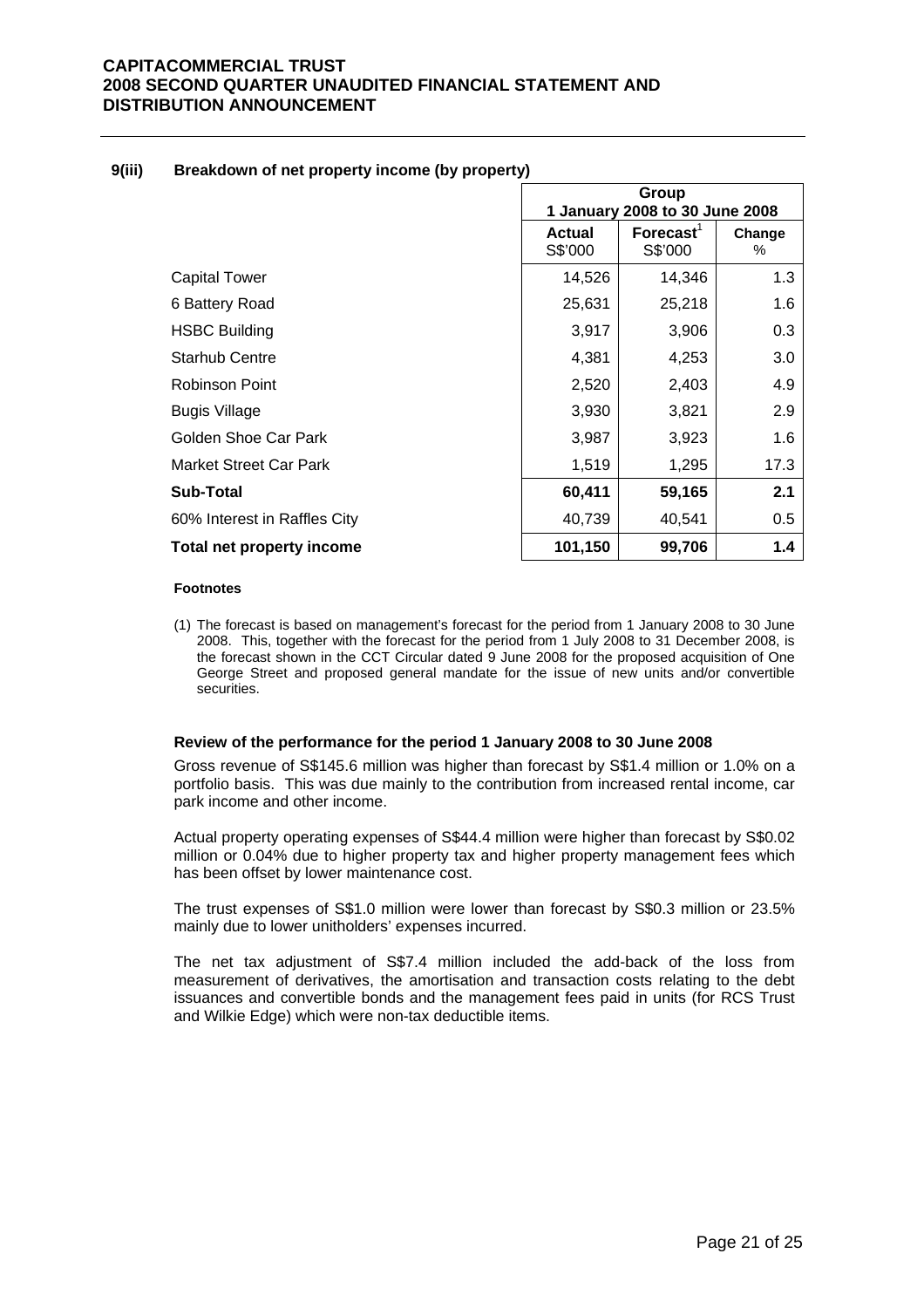#### **10 Commentary on the competitive conditions of the industry in which the group operates and any known factors or events that may effect the group in the next reporting period and the next 12 months**

 The advance estimates by the Ministry of Trade and Industry showed that real GDP rose by 1.9% on a year-on-year basis in 2Q 2008, the slowest growth in five years. On a quarter-on-quarter seasonally adjusted annualised basis, real GDP declined by 6.6%, following an increase of 15.6% in the previous quarter. The slowdown chiefly reflected a sharp contraction in the biomedical manufacturing output.

Despite a slower economic growth and increased stagflation fears, Singapore's office rents continued to rise in 2Q 2008 at a slower rate. According to CB Richard Ellis, prime rents increased 0.6% in 2Q 2008 to S\$16.10 psf per month compared to the previous quarter while Grade A rents increased 0.8% to S\$18.80 psf per month over the same period. On average, Grade A office rents rose 9.6% in 1H 2008 compared to 96.5% increase for the whole of year 2007.

CCT's office properties are likely to continue to perform well this year as vacancy for Grade A office space remained low at 0.6% and no major new Grade A office supply is likely to enter the market this year.

The US sub-prime mortgage crisis has continued to affect credit and financial markets in the second quarter of the year. Base rates have spiked up sharply during the quarter before coming off slightly towards the end of the quarter with the yield curve remaining steep at the long end. Inflationary pressure brought on by increasing oil price is likely to put pressure on US Fed to increase interest rate. CCT's debt portfolio is 93% on fixed rate for 2008 and the risk to interest rate fluctuation is limited. Increasing oil price will affect operating costs particularly utilities but the trust has contracted for and locked in majority of its utilities costs in advance until the end of the year and will not be materially affected by volatility in utility prices.

#### **Outlook for 2008**

Notwithstanding the on-going uncertainty of the effect of the US sub-prime mortgage crisis and rising inflation, the manager of CCT expects to perform better than the forecast distribution for financial year 1 January 2008 to 31 December 2008. This is due to the positive rent reversions anticipated for the leases in CCT's portfolio that are expiring in 2008 given Singapore's tight office supply and the manager's ability to lock in relatively lower interest costs. The forecast distribution was made in the CCT Circular dated 9 June 2008 for the acquisition of 1 George Street.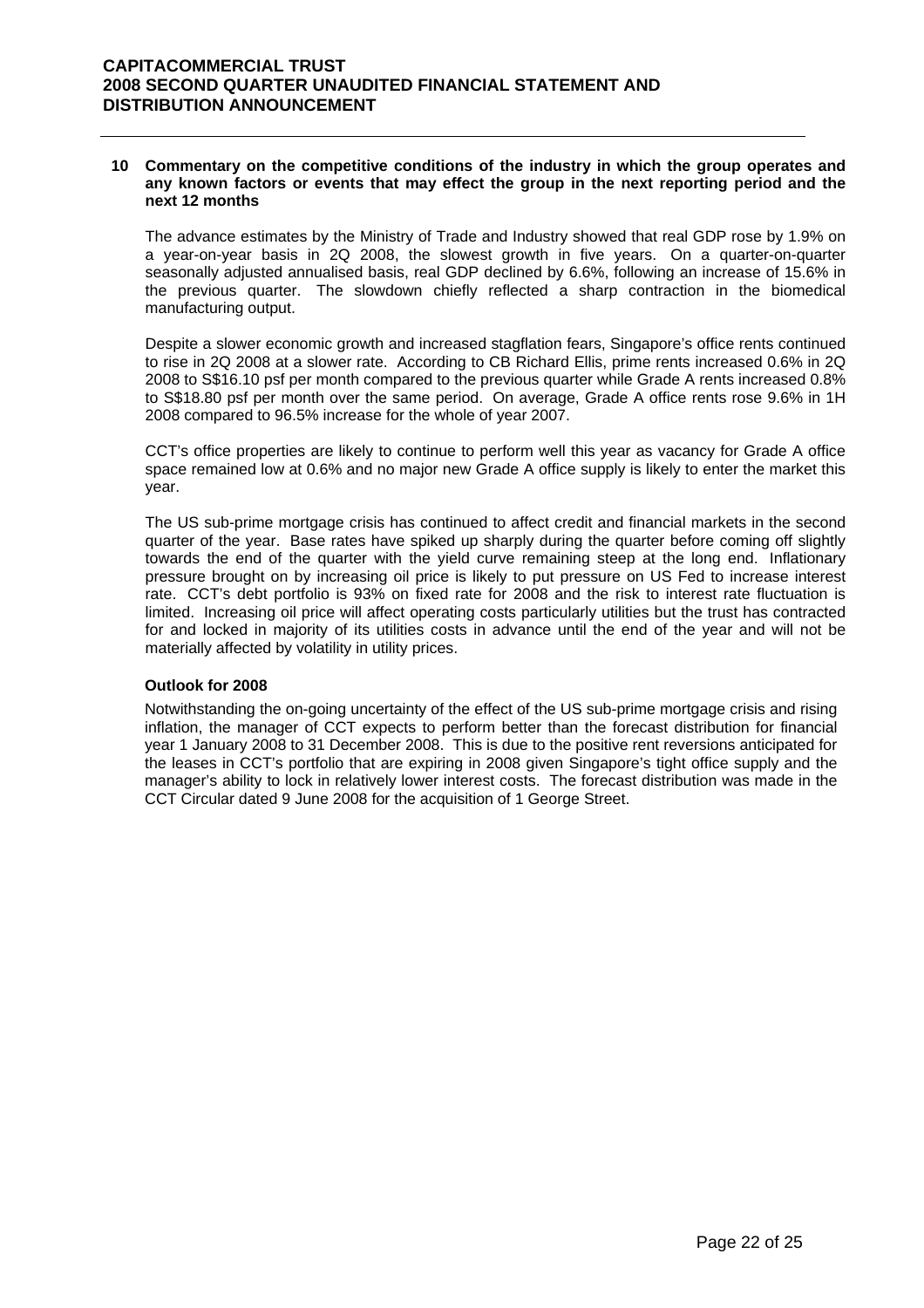#### **11 Distributions**

# **11(a) Current financial period**

|                      | Any distributions declared for the current financial period?<br>Yes.                                                                                                                                                                                                                                                                                                                                 |
|----------------------|------------------------------------------------------------------------------------------------------------------------------------------------------------------------------------------------------------------------------------------------------------------------------------------------------------------------------------------------------------------------------------------------------|
| Name of distribution | Distribution for the period from 1 January 2008 to 30 June 2008                                                                                                                                                                                                                                                                                                                                      |
| Distribution type    | Taxable income<br>i)<br>Tax-exempt income<br>ii)                                                                                                                                                                                                                                                                                                                                                     |
| Distribution rate    | Taxable income distribution $-5.16$ cents per unit<br>i)<br>Tax-exempt income distribution $-0.03$ cents per unit<br>ii)                                                                                                                                                                                                                                                                             |
| Par value of units   | Not meaningful                                                                                                                                                                                                                                                                                                                                                                                       |
| Tax rate             | Taxable income distribution<br>Qualifying investors and individuals (other than those who hold<br>their units through a partnership) will generally receive pre-tax<br>distributions. These distributions are exempt from tax in the<br>hands of individuals unless such distributions are derived<br>through a Singapore partnership or from the carrying on of a<br>trade, business or profession. |
|                      | Qualifying foreign non-individual investors will receive their<br>distributions after deduction of tax at the rate of 10%.                                                                                                                                                                                                                                                                           |
|                      | All other investors will receive their distributions after deduction<br>of tax at the rate 18%.                                                                                                                                                                                                                                                                                                      |
|                      | Tax-exempt income distribution<br>Tax-exempt income distribution is exempt from Singapore<br>income tax in the hands of all unitholders. Tax-exempt income<br>relates to the income distribution received from Quill Capita<br>Trust.                                                                                                                                                                |
| Books closure date   | 1 August 2008                                                                                                                                                                                                                                                                                                                                                                                        |
| Date payable         | 28 August 2008                                                                                                                                                                                                                                                                                                                                                                                       |
|                      |                                                                                                                                                                                                                                                                                                                                                                                                      |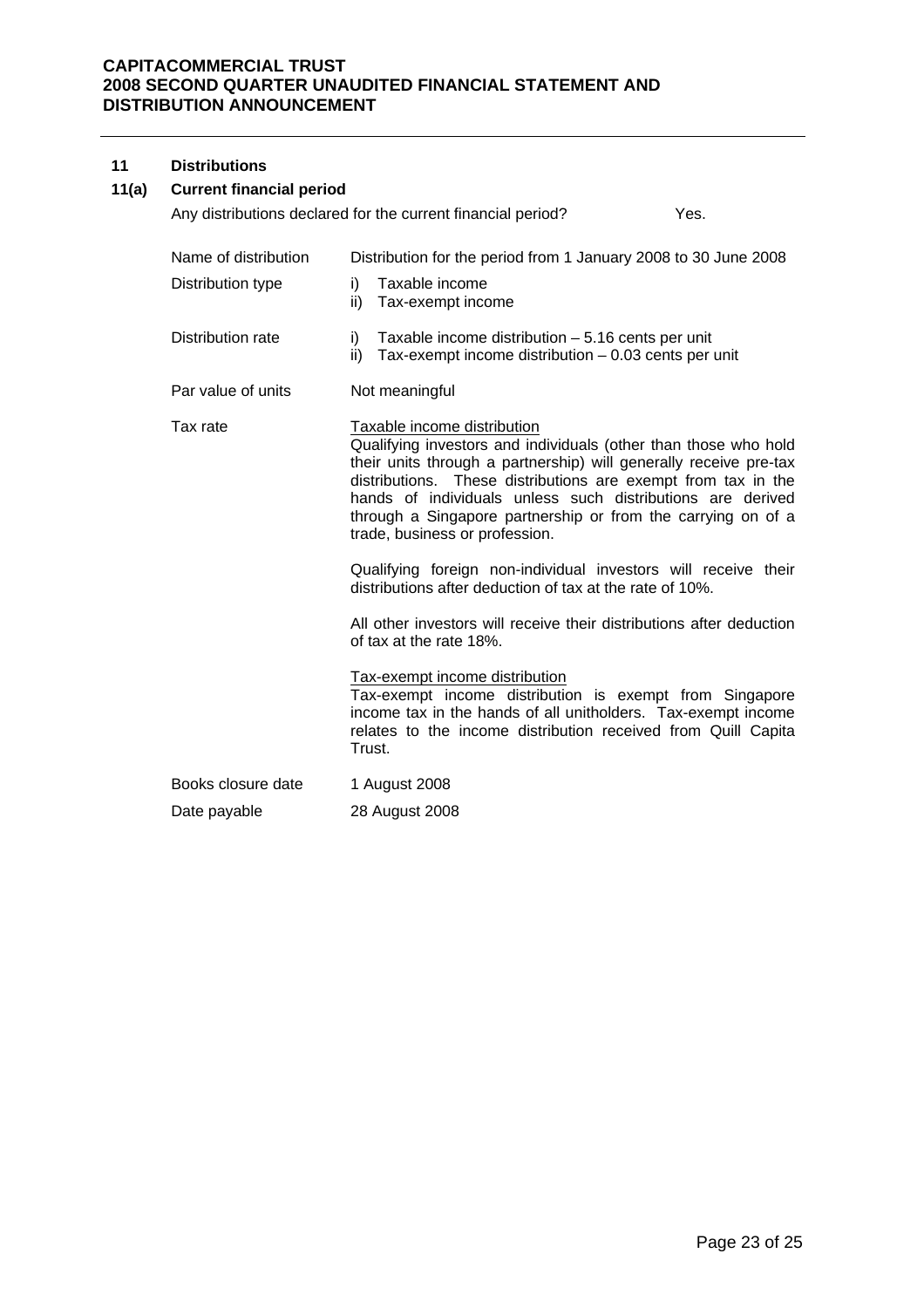| 11(b) | Corresponding period of the preceding financial period                                                           |                                                                                                                                                                                                                                                                                                                                                                                                      |  |  |  |
|-------|------------------------------------------------------------------------------------------------------------------|------------------------------------------------------------------------------------------------------------------------------------------------------------------------------------------------------------------------------------------------------------------------------------------------------------------------------------------------------------------------------------------------------|--|--|--|
|       | Any distributions declared for the corresponding period of the<br>Yes.<br>immediate preceding financial periods? |                                                                                                                                                                                                                                                                                                                                                                                                      |  |  |  |
|       | Name of distribution                                                                                             | Distribution for the period from 1 January 2006 to 30 June 2007                                                                                                                                                                                                                                                                                                                                      |  |  |  |
|       | Distribution type                                                                                                | Taxable income<br>i)<br>ii)<br>Tax-exempt income                                                                                                                                                                                                                                                                                                                                                     |  |  |  |
|       | <b>Distribution rate</b>                                                                                         | Taxable income distribution $-4.188$ cents per unit<br>i)<br>Tax-exempt income distribution $-0.042$ cents per unit<br>ii)                                                                                                                                                                                                                                                                           |  |  |  |
|       | Par value of units                                                                                               | Not meaningful                                                                                                                                                                                                                                                                                                                                                                                       |  |  |  |
|       | Tax rate                                                                                                         | Taxable income distribution<br>Qualifying investors and individuals (other than those who hold<br>their units through a partnership) will generally receive pre-tax<br>distributions. These distributions are exempt from tax in the<br>hands of individuals unless such distributions are derived<br>through a Singapore partnership or from the carrying on of a<br>trade, business or profession. |  |  |  |
|       |                                                                                                                  | Qualifying foreign non-individual investors will receive their<br>distributions after deduction of tax at the rate of 10%.                                                                                                                                                                                                                                                                           |  |  |  |
|       |                                                                                                                  | All other investors will receive their distributions after deduction<br>of tax at the rate 18%.                                                                                                                                                                                                                                                                                                      |  |  |  |
|       |                                                                                                                  | Tax-exempt income distribution<br>Tax-exempt income distribution is exempt from tax in the hands<br>of all unitholders. Tax-exempt income relates to the net income<br>from the investment in junior bonds of Aragorn ABS Berhad.                                                                                                                                                                    |  |  |  |
|       | Books closure date                                                                                               | 31 July 2007                                                                                                                                                                                                                                                                                                                                                                                         |  |  |  |
|       | Date paid                                                                                                        | 28 August 2007                                                                                                                                                                                                                                                                                                                                                                                       |  |  |  |